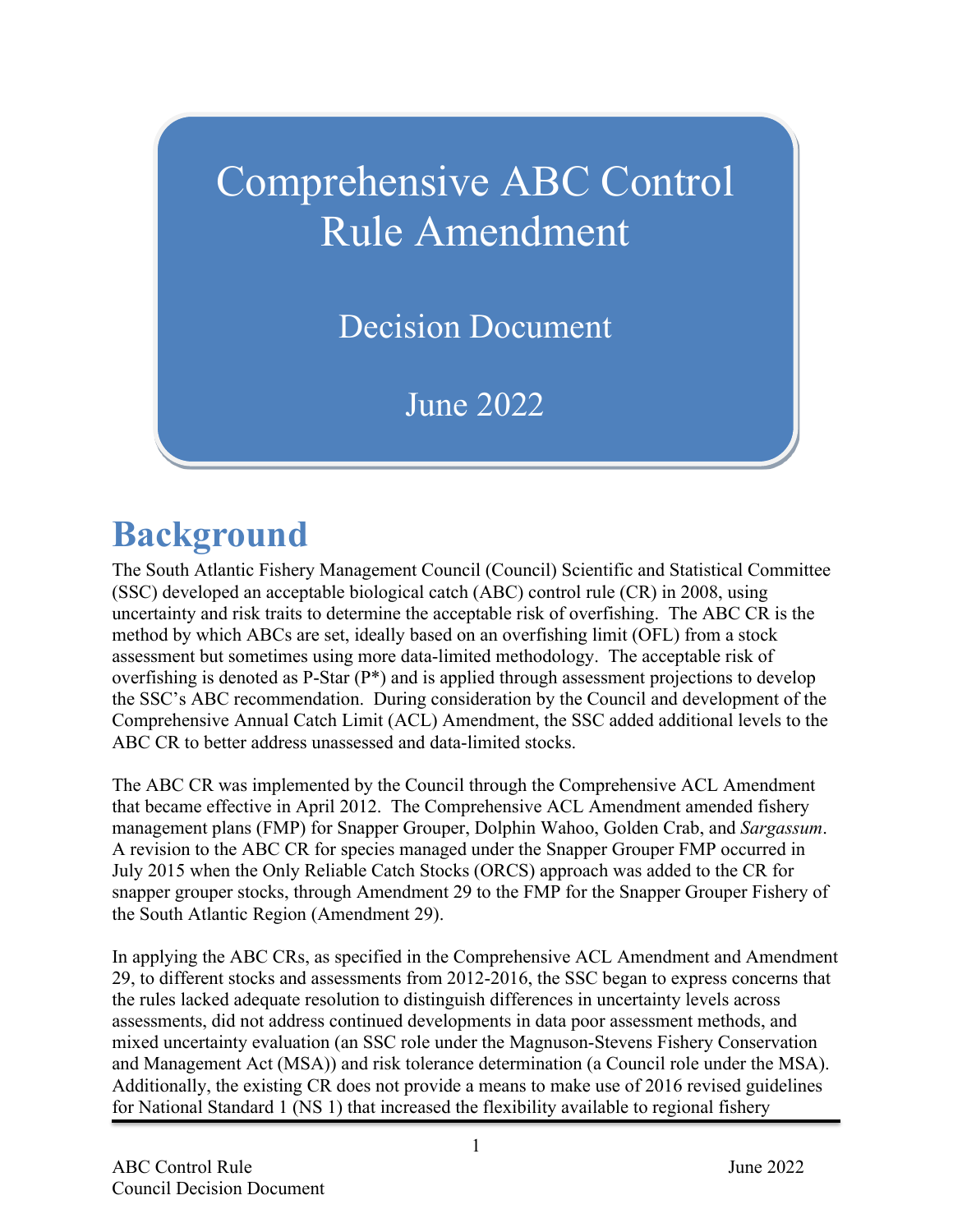management councils for managing catch limits by allowing carry-over of unharvested portions of the ACL and phasing in of catch level changes. While the addition of the ORCS approach to the ABC CR for snapper grouper species represented some progress in addressing data poor assessment developments, it did not address the other ABC CR concerns or the revisions to the NS1 guidelines.

## **Actions in this amendment**

**Action 1.** Modify the Acceptable Biological Catch Control Rule.

**Action 2.** Allow phase-in of acceptable biological catch changes.

**Action 3.** Allow carry-over of unharvested portion of the annual catch limit.

**Action 4.** Modify framework procedures for the Snapper Grouper, Dolphin Wahoo, and Golden Crab FMPs

# **Proposed timing**

| <b>Process Steps</b>                                                 | <b>Dates</b>     |
|----------------------------------------------------------------------|------------------|
| Scoping webinar hearings                                             | January 2019     |
| Council reviews scoping comments, discuss wording of actions and     |                  |
| alternatives                                                         | March 2019       |
| Council reviews wording of actions and alternatives                  | March 2021       |
| Council reviews wording of actions and alternatives and SSC comments | September 2021   |
| Council reviews additional SSC input and updated action/alternative  |                  |
| language and provides guidance for further development               | March 2022       |
| <b>Approval for public hearings</b>                                  | <b>June 2022</b> |
| <b>Public hearings (?)</b> and approve all actions/alternatives      | September 2022   |
| Final action to approve for secretarial review                       | December 2022    |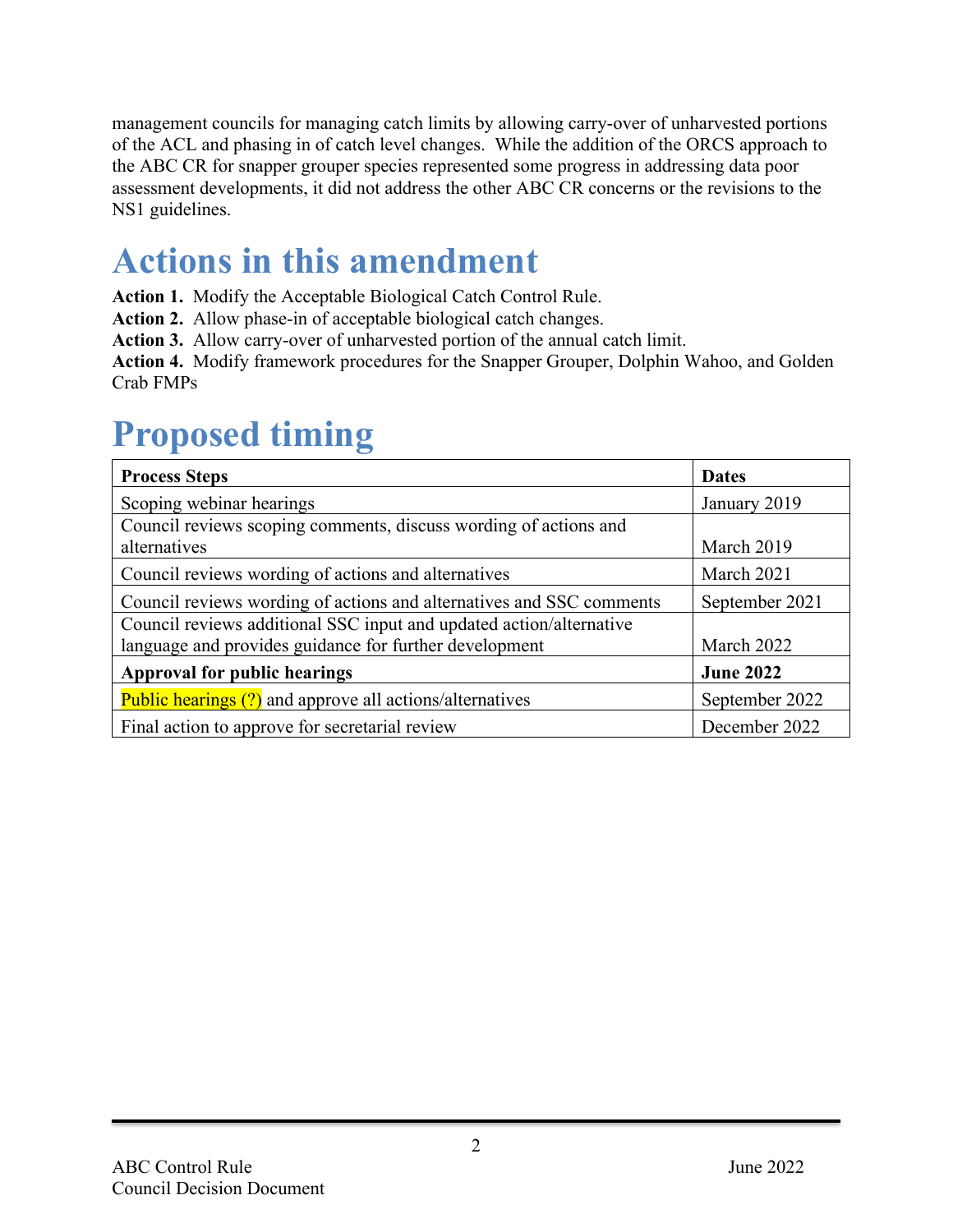## **Purpose and need statement**

## **Purpose for Actions**

The purpose of this amendment is to revise the acceptable biological catch control rule by clarifying the incorporation of scientific uncertainty and management risk, modifying the approach used to determine the acceptable risk of overfishing, and prioritizing the use of stock rebuilding plans for overfished stocks. Additionally, this amendment will specify conditions and procedures for using carry-overs and phase-ins in setting catch limits, including modification of framework procedures to accommodate implementation of carry-overs when applicable.

### **Need for Actions**

The need for this amendment is to ensure catch level recommendations are based on the best scientific information available, prevent overfishing while achieving optimum yield, and include flexibility in setting catch limits as allowed by the Magnuson-Stevens Fishery Conservation and Management Act, and particularly in accordance with 2020 NMFS guidance on carry-over and phase-in provisions.

## **Council Action**

• REVIEW THE PURPOSE AND NEED STATEMENTS AND MODIFY AS NECESSARY.

## **Fishery Management Plans modified by this Comprehensive Amendment**

- Snapper Grouper (Amendment 45)
- Dolphin Wahoo (Amendment 11)
- Golden Crab (Amendment 11)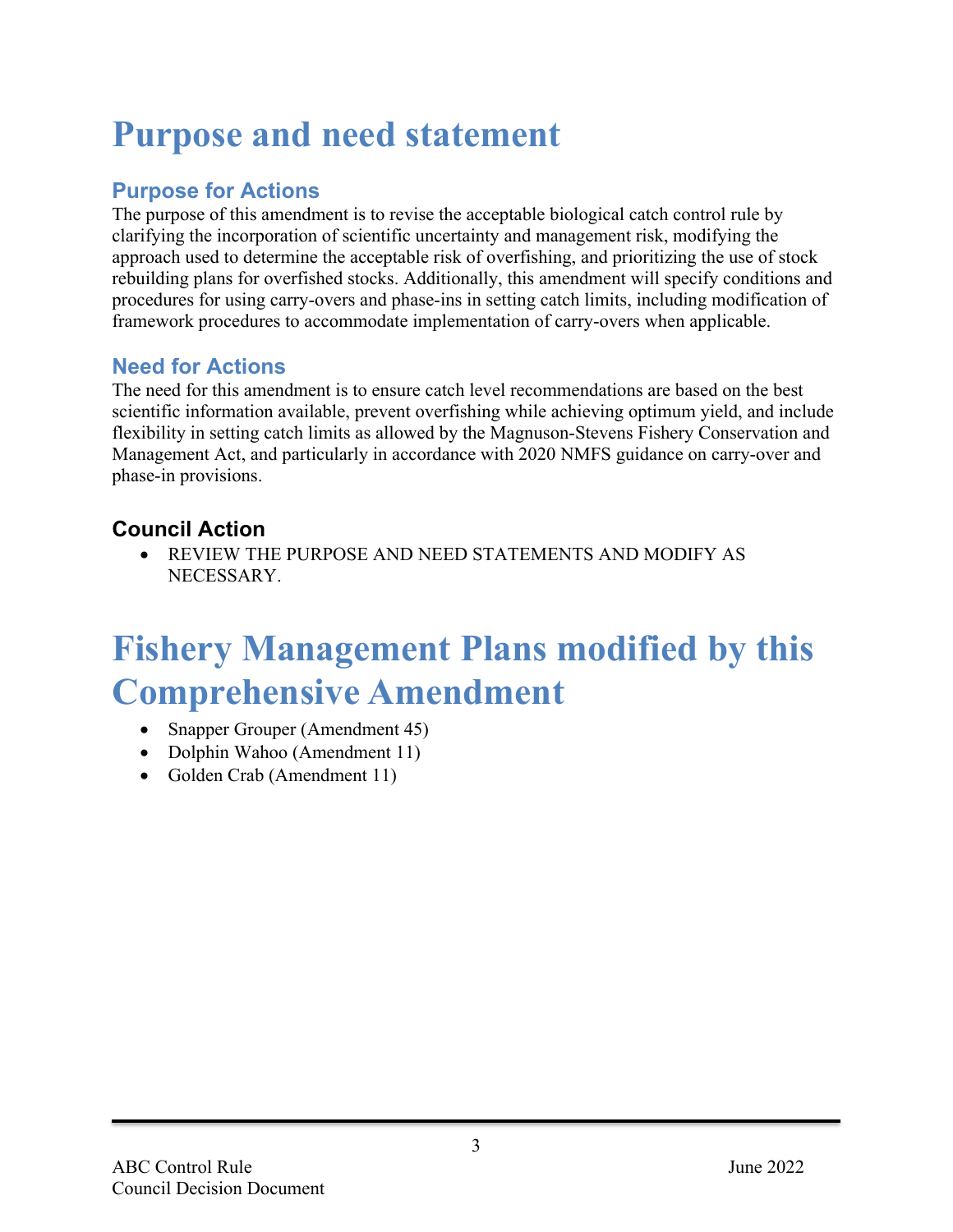# **Proposed Actions and Alternatives**

## **Action 1. Modify the Acceptable Biological Catch Control Rule**

*NOTE: Current ABC values will not change for any species through actions in this amendment. Rather, the new control rule will be prospectively applied through future management actions related to setting catch limits.* 

**Purpose of Action:** Changes to the ABC control rule are being considered to clarify responsibilities of the Council and SSC in developing risk and uncertainty components, revise methods for evaluating risk and uncertainty to develop ABCs (including the process used for unassessed stock ABCs), and clarify the use of rebuilding plans to develop ABCs for overfished stocks.

*NOTE: Each alternative includes a general description of the proposed ABC CR (with reference to a descriptive table[s]), associated risk tolerance policy, and application of the CR to overfished stocks. Sub-alternatives may be added to alternatives and are not mutually exclusive.* 

**Alternative 1 (No Action)**. For assessed species, the acceptable biological catch control rule for the Dolphin Wahoo, Golden Crab, and Snapper Grouper Fishery Management Plans classifies assessments according to tiers. Tier classifications are used to determine the accepted probability of overfishing (P\*) by reducing from an initial value of 50% according to uncertainty of assessment results and stock vulnerability. Acceptable biological catch is determined through projections of assessment information using the accepted probability of overfishing.

For unassessed species, acceptable biological catch is determined by applying one of the following data-limited methods, as data allow (listed from highest to lowest priority): Depletion-Based Stock Reduction Analysis, Depletion-Corrected Average Catch, Only Reliable Catch Stocks (only included in the Snapper Grouper Fishery Management Plan), and a decision tree based on species catch history.

Determination of acceptable biological catch for overfished stocks undergoing rebuilding is not specified.

Control rule tiers and classifications are described in **Table 1**.

**Alternative 2**. Specify an acceptable biological catch control rule for the Dolphin Wahoo, Golden Crab, and Snapper Grouper Fishery Management Plans that categorizes stocks based on the available information and scientific uncertainty evaluation and incorporates the Council's risk tolerance policy through an accepted probability of overfishing (P\*). The Council will specify the P\* based on relative stock biomass and a stock risk rating.

When possible, the Scientific and Statistical Committee will determine the overfishing limit and characterize its uncertainty based on, primarily, the stock assessment or, secondarily, the Scientific and Statistical Committee's expert opinion. The overfishing limit and its uncertainty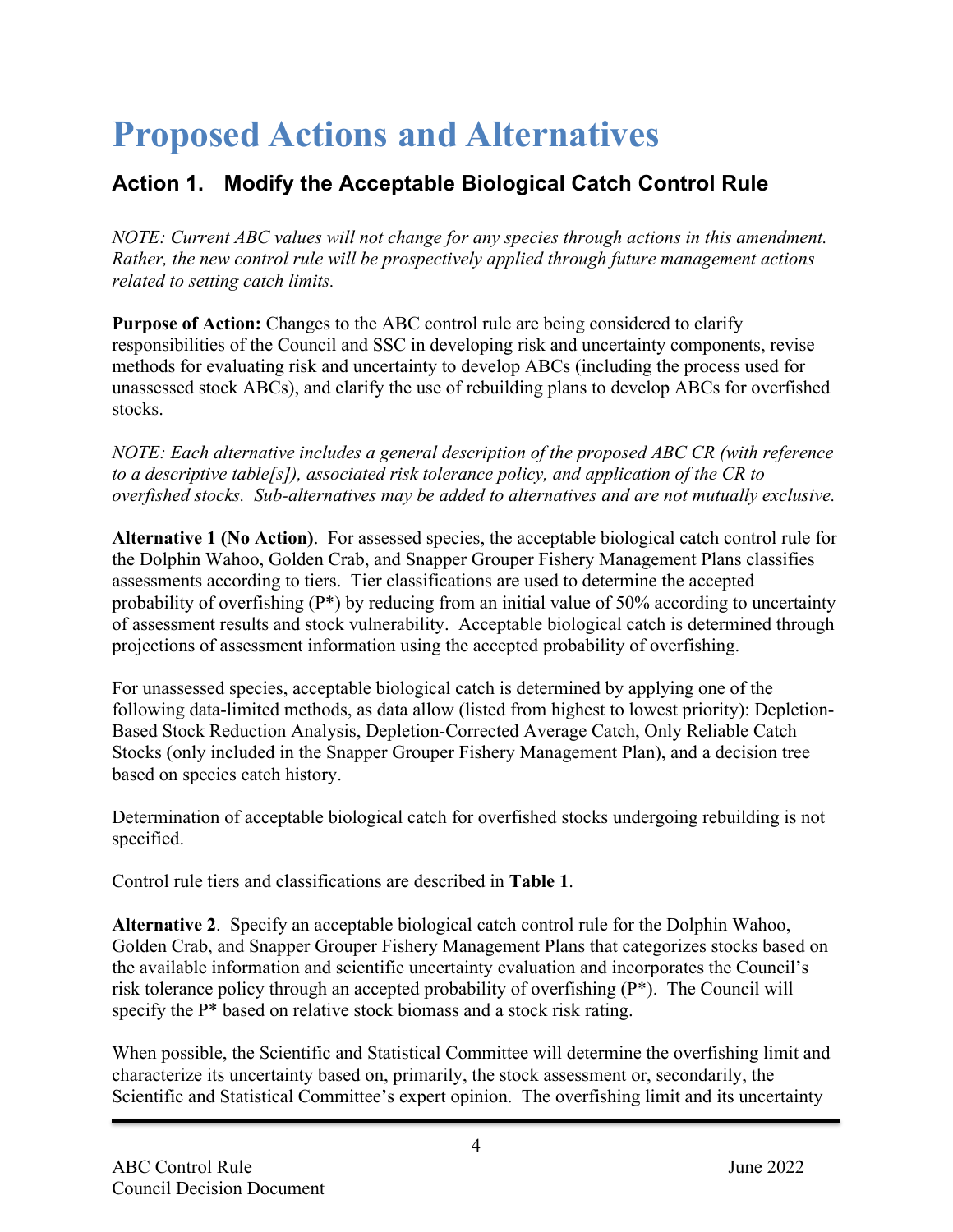would then be used to derive and recommend the acceptable biological catch, based on the risk tolerance specified by the Council.

Acceptable biological catch for unassessed stocks will be recommended by the Scientific and Statistical Committee based on applicable data-limited methods. Unassessed stocks will be assigned the moderate biomass level, unless there is a recommendation from the Scientific and Statistical Committee for a different level, in which case the SSC recommendation regarding the appropriate level will be used.

For overfished stocks, the Council will specify a stock rebuilding plan (usually Trebuild), considering recommendations from the Scientific and Statistical Committee and fishery management plan advisory panel, which will determine the acceptable biological catch while the rebuilding plan is in effect. Per requirements of the Magnuson-Stevens Act, the probability of success for rebuilding plans (1-P<sup>\*</sup>) must be at least 50%.

Control rule categories for assessments are described in **Table 2**. Default P\* values based on relative biomass and stock risk rating are shown in **Table 3**.

**Sub-Alternative 2a.** For relative biomass used to determine the default accepted probability of overfishing, set the boundary between the high biomass and moderate biomass levels at 110% B<sub>MSY</sub>, and set the boundary between moderate biomass and low biomass levels at the midpoint between  $110\%$  B<sub>MSY</sub> and the minimum stock size threshold.

**Sub-Alternative 2b.** Allow the Council to deviate from the default accepted probability of overfishing by up to 10% for an individual stock, based on its expert judgment, new information, or recommendations by the Scientific and Statistical Committee or other expert advisors. Accepted probability of overfishing may not exceed 50%.

**Sub-Alternative 2c.** When requested by the Council, the Scientific and Statistical Committee will specify the acceptable biological catch for up to 5 years as both a constant value across years and as individual annual values for the same period of years.

**Alternative 3**. Specify an acceptable biological catch control rule for the fishery management plans for Dolphin Wahoo, Golden Crab, and Snapper Grouper that classifies assessments based on the type of information provided and how uncertainty of information is characterized. The Council will set an initial accepted probability of overfishing (P\*) between 30% and 50%, considering advice from the Scientific and Statistical Committee and fishery management plan's advisory panel. The Scientific and Statistical Committee will adjust this value as defined based on assessment information and uncertainty characterization. The adjusted P\* will then be applied to derive acceptable biological catch.

Acceptable biological catch for unassessed stocks will be recommended by the Scientific and Statistical Committee based on applicable data-limited methods.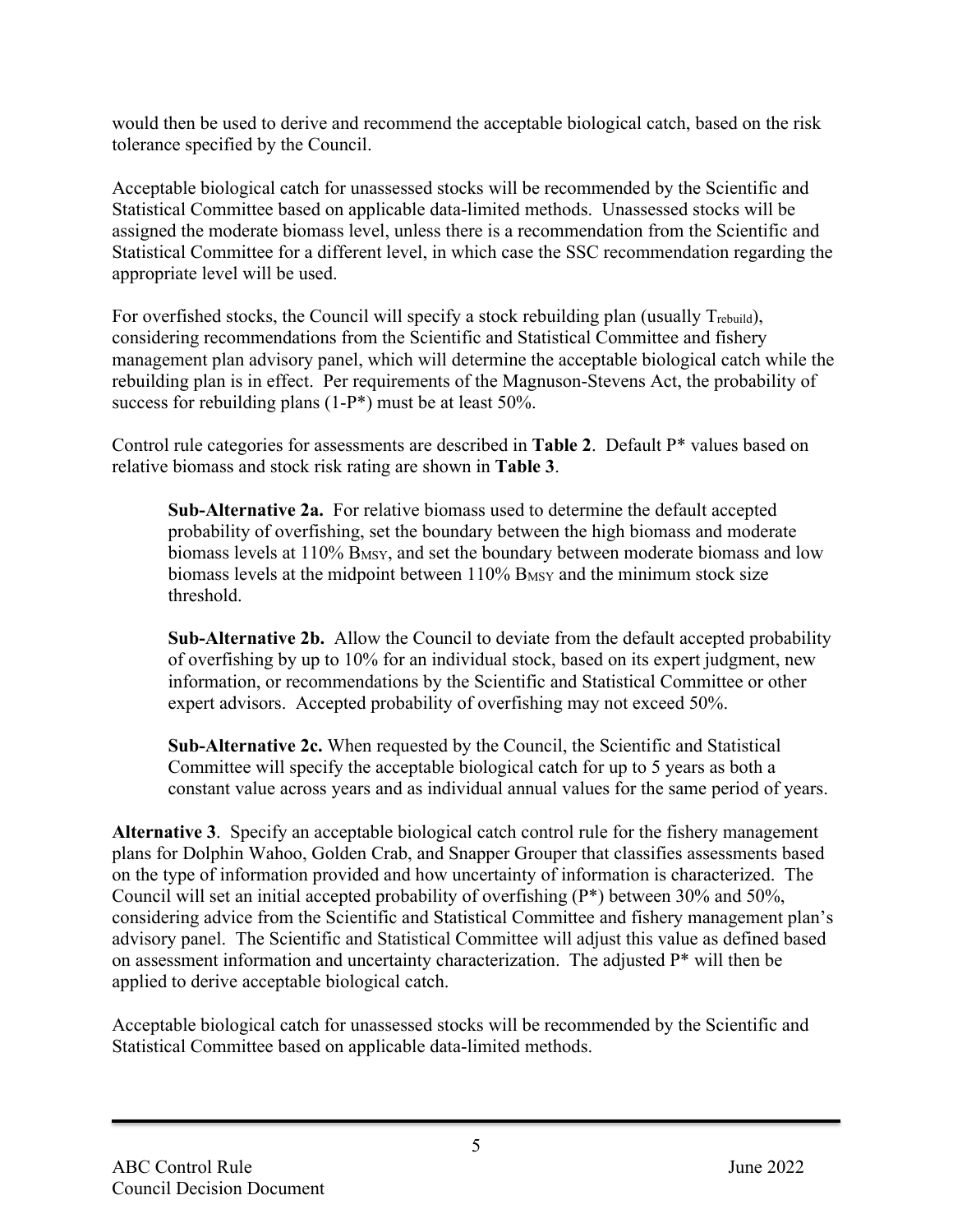For overfished stocks, the Council will specify a stock rebuilding plan (usually Trebuild), considering recommendations from the Scientific and Statistical Committee and fishery management plan advisory panel, which will determine the acceptable biological catch while the rebuilding plan is in effect. Per requirements of the Magnuson-Stevens Act, the probability of success for rebuilding plans (1-P<sup>\*</sup>) must be at least 50%.

Control rule tiers and classifications are described in **Table 4**.

**Sub-Alternative 3a.** When requested by the Council, the Scientific and Statistical Committee will specify the acceptable biological catch for up to 5 years as both a constant value across years and as individual annual values for the same period of years.

## **Discussion**

Stock assessments often include projections of future removals, which are used to derive overfishing limit (OFL) and ABC under the current ABC control rule (**Alternative 1**, (**No Action**)). These projections are run many times, such that the results of each projection include robust estimates of variables like landings or population size, as well as measures of uncertainty. To derive the OFL, projections are run with a 50% probability of overfishing occurring (i.e.,  $P^*=50\%$ ). To derive the ABC, projections are run with  $P^*$  set at 50% or less (based on adjustments to the P\* from the ABC control rule). To derive ABC for a rebuilding plan, the probability of rebuilding (1-P\*) must be 50% or greater.

All Action 1 alternatives would maintain these methods for deriving ABC using  $P^*$  and OFL. Alternatives consider different approaches and responsibilities for characterizing scientific (assessment or OFL) uncertainty in various scenarios and deriving P\* (accepted management risk). Additionally, each of the Action 1 alternatives would include the following guidance concerning reconsideration of ABC recommendations and SSC deviation from the control rule.

### **Alternative 1 (No Action)**

**Alternative 1 (No Action)** maintains the current control rules set in place for the Dolphin Wahoo FMP and Golden Crab FMP through the Comprehensive Annual Catch Limit Amendment (SAFMC 2011) and Amendment 29 to the Snapper Grouper FMP.

These control rules are described below:

#### Level 1 – Assessed Stocks

Accepted probability of overfishing (P\*) initially set at 50%. Adjustments shown in **Table 1** are subtracted from this initial value.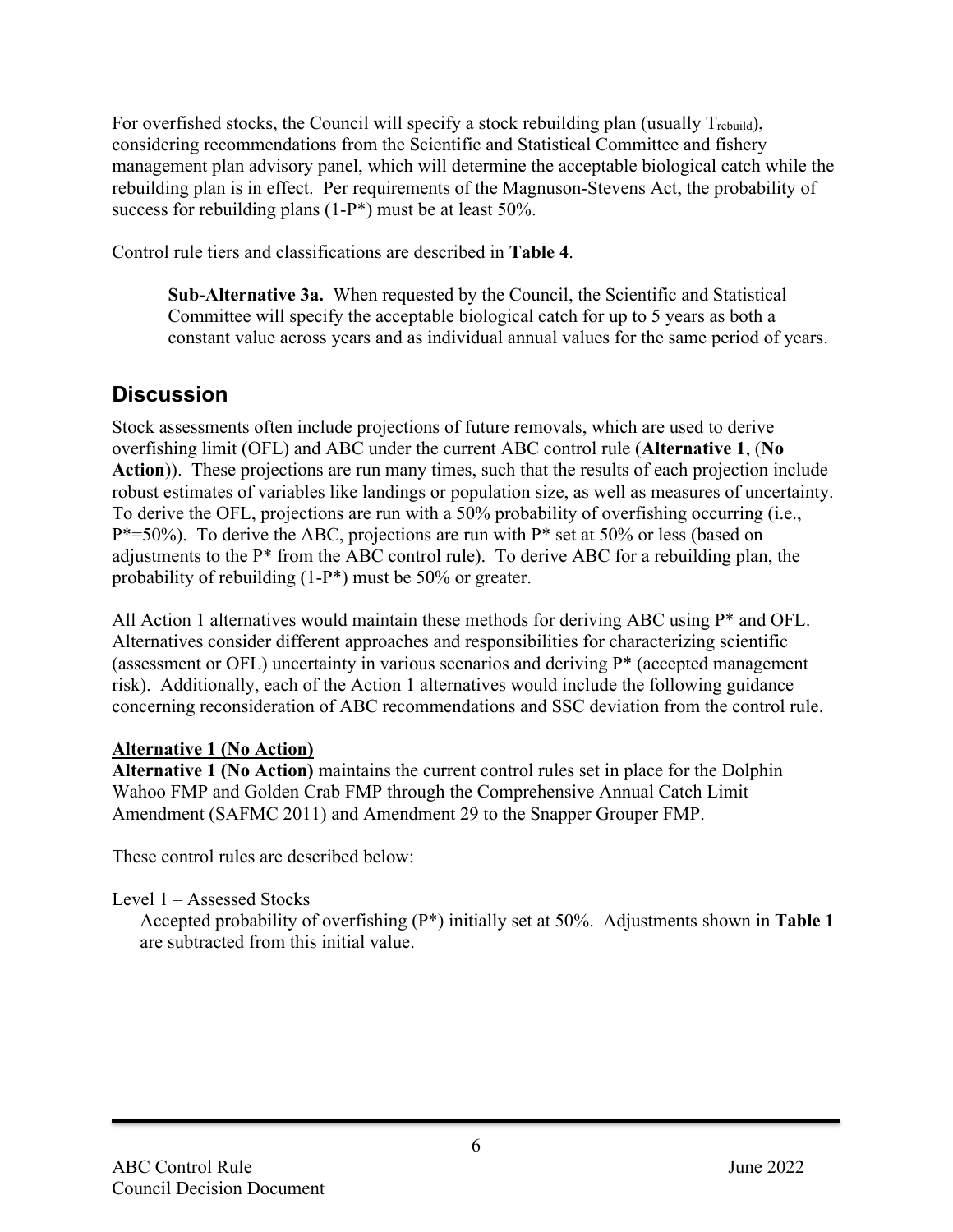**Table 1.** Level 1 (Assessed Stocks) and Levels 1 through 4 (Unassessed stocks of the acceptable biological catch control rule specified by the Comprehensive Annual Catch Limit Amendment for the Fishery Management Plans (FMP) for the Snapper Grouper, Dolphin Wahoo and Golden Crab . Level 5 (Unassessed stocks) of the acceptable biological catch control rule specified by Amendment 29 to the FMP for Snapper Grouper. Parenthetical values indicate (1) the maximum adjustment value for a dimension; and (2) the adjustment values for each tier within a dimension.

| <b>Tier</b>               | Tier Classification and Methodology to Compute ABC                         |  |  |  |
|---------------------------|----------------------------------------------------------------------------|--|--|--|
|                           | 1. Quantitative assessment provides estimates of exploitation and biomass; |  |  |  |
|                           | includes MSY-derived benchmarks. (0%)                                      |  |  |  |
|                           | 2. Reliable measures of exploitation or biomass, no MSY benchmarks,        |  |  |  |
| 1. Assessment             | proxy reference points. (2.5%)                                             |  |  |  |
| Information (10%)         | 3. Relative measures of exploitation or biomass, absolute measures of      |  |  |  |
|                           | status unavailable. Proxy reference points. (5%)                           |  |  |  |
|                           | 4. Reliable catch history. (7.5%)                                          |  |  |  |
|                           | 5. Scarce or unreliable catch records. (10%)                               |  |  |  |
|                           | 1. Complete. Key determinant - uncertainty in both assessment inputs       |  |  |  |
|                           | and environmental conditions are included. $(0\%)$                         |  |  |  |
|                           | 2. High. Key determinant – reflects more than just uncertainty in future   |  |  |  |
|                           | recruitment. $(2.5\%)$                                                     |  |  |  |
| 2. Uncertainty            | 3. Medium. Uncertainties are addressed via statistical techniques and      |  |  |  |
| Characterization<br>(10%) | sensitivities, but full uncertainty is not carried forward in projections. |  |  |  |
|                           | (5%)                                                                       |  |  |  |
|                           | 4. Low. Distributions of FR <sub>MSY</sub> R and MSY are lacking. (7.5%)   |  |  |  |
|                           | 5. None. Only single point estimates; no sensitivities or uncertainty      |  |  |  |
|                           | evaluations. (10%)                                                         |  |  |  |
|                           | 1. Neither overfished nor overfishing. Stock is at high biomass and low    |  |  |  |
|                           | exploitation relative to benchmark values. $(0\%)$                         |  |  |  |
| 3. Stock Status           | 2. Neither overfished nor overfishing. Stock may be in close proximity to  |  |  |  |
| (10%)                     | benchmark values. (2.5%)                                                   |  |  |  |
|                           | 3. Stock is either overfished or overfishing. $(5\%)$                      |  |  |  |
|                           | 4. Stock is both overfished and overfishing. (7.5%)                        |  |  |  |
|                           | 5. Either status criterion is unknown. (10%)                               |  |  |  |
|                           | 1. Low risk. High productivity, low vulnerability, low susceptibility.     |  |  |  |
| 4. Productivity and       | $(0\%)$                                                                    |  |  |  |
| <b>Susceptibility</b>     | 2. Medium risk. Moderate productivity, moderate vulnerability, moderate    |  |  |  |
| Analysis (10%)            | susceptibility. $(5%)$                                                     |  |  |  |
|                           | 3. High risk. Low productivity, high vulnerability, high susceptibility.   |  |  |  |
|                           | $(10\%)$                                                                   |  |  |  |

Level 2 – Unassessed Stocks; reliable landings and life history information available

OFL derived from "Depletion-Based Stock Reduction Analysis" (DBSRA). ABC derived from applying the assessed stocks rule to determine the adjustment factor if possible, or from expert judgment if not possible.

Level 3 – Unassessed Stocks; inadequate data to support DBSRA

ABC derived directly from "Depletion-Corrected Average Catch" (DCAC). Done when only a limited number of years of catch data for a fishery are available. Requires a higher level of "informed expert judgment" than Level 2.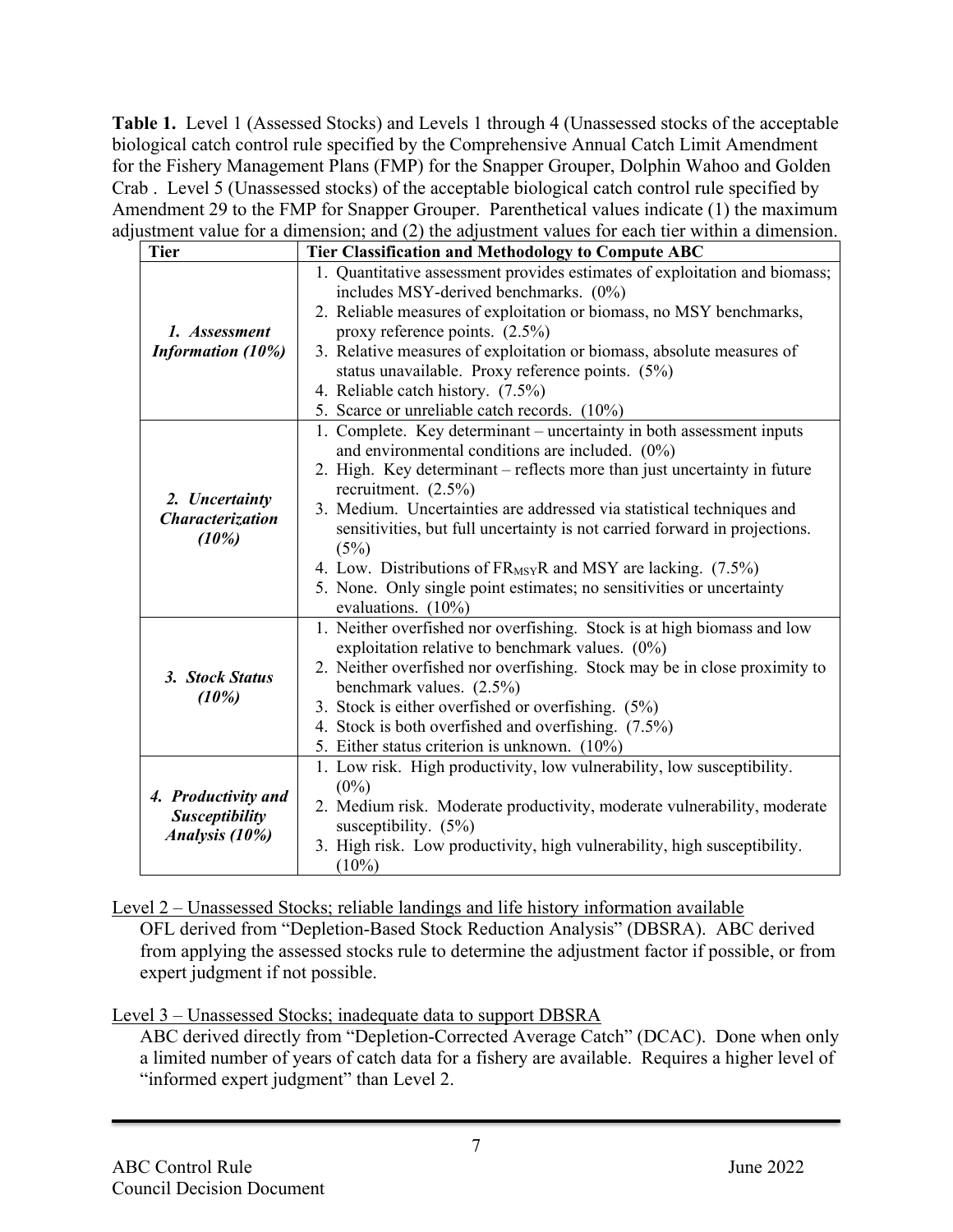Level 4 (Snapper Grouper FMP Only) – Unassessed Stocks. Only Reliable Catch Stocks. OFL and ABC derived on a case-by-case basis. Apply ORCS approach using a catch statistic, a scalar derived from the risk of overexploitation, and the Council's risk tolerance level.

Level 4 (Dolphin Wahoo and Golden Crab FMPs)/Level 5 (Snapper Grouper FMP) – Unassessed Stocks

OFL and ABC derived on a case-by-case basis. Stocks with very low landings that show very high variability in catch estimates (mostly caused by the high degree of uncertainty in recreational landings estimates), or stocks that have species identification issues that may cause unreliable landings estimates. Use "decision tree":

- 1. Will catch affect stock? NO: Ecosystem Species (Council did this already, ACL Amend) YES: Go to 2
- 2. Will increase (beyond current range of variability) in catch lead to decline or stock concerns? NO: ABC = 3rd highest point in the 1999-2008 time series YES: Go to 3
- 3. Is stock part of directed fishery or is it primarily bycatch for other species? Directed:  $ABC = Median 1999-2008$ Bycatch/Incidental: If yes, go to 4.
- 4. Bycatch. Must judge the circumstance: If bycatch in other fishery: what are trends in that fishery? What are the regulations? What is the effort outlook?

If the directed fishery is increasing and bycatch of stock of concern is also increasing, the Council may need to find a means to reduce interactions or mortality. If that is not feasible, will need to impact the directed fishery. The SSC's intention is to evaluate the situation and provide guidance to the Council on possible catch levels, risk, and actions to consider for bycatch and directed components.

#### **Action 1-Alternative 2**

Under **Action 1-Alternative 2**, the ABC will be derived by applying P\* to a stock projection analysis for assessed stocks or an OFL estimated using alternative methods for unassessed stocks, when possible (**Table 2**). If an OFL cannot be estimated, the SSC will derive the ABC directly.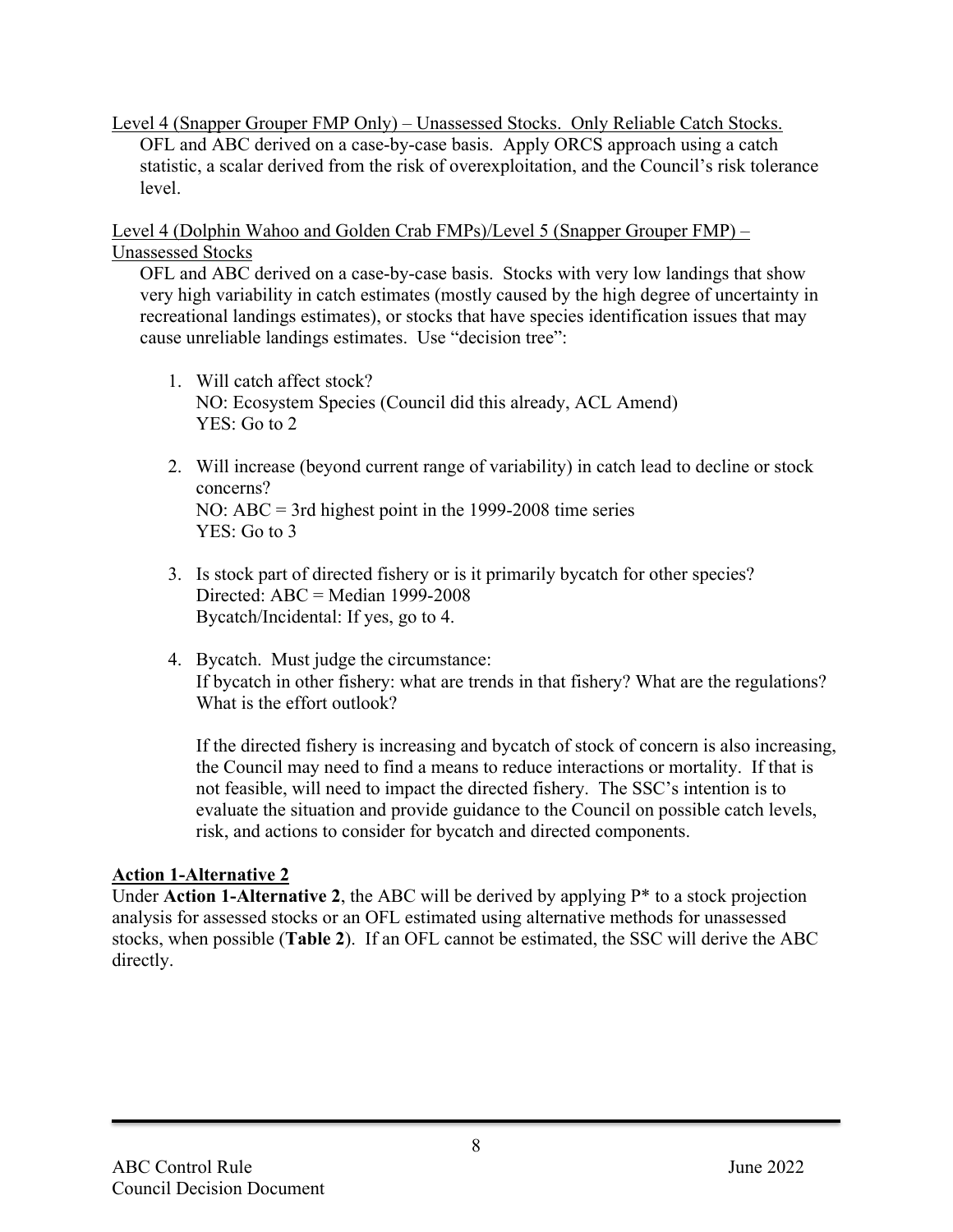| Category   | Criteria                                                                                                                                                          | <b>ABC</b> Determination                                                                                                                                                                                                                                                                                                                                                                                                                                                                                                                                                                                                                                                                                                                                                                                          |  |
|------------|-------------------------------------------------------------------------------------------------------------------------------------------------------------------|-------------------------------------------------------------------------------------------------------------------------------------------------------------------------------------------------------------------------------------------------------------------------------------------------------------------------------------------------------------------------------------------------------------------------------------------------------------------------------------------------------------------------------------------------------------------------------------------------------------------------------------------------------------------------------------------------------------------------------------------------------------------------------------------------------------------|--|
| Category 1 | Stock is assessed; scientific<br>uncertainty is adequately<br>incorporated.                                                                                       | The $P^*$ is applied to the assessment information to derive<br>ABC.                                                                                                                                                                                                                                                                                                                                                                                                                                                                                                                                                                                                                                                                                                                                              |  |
| Category 2 | Stock is assessed; scientific<br>uncertainty is not<br>adequately evaluated or<br>some assessment outputs<br>may be lacking.                                      | The SSC will adjust the measures of uncertainty, P* will<br>then be applied to the assessment information.                                                                                                                                                                                                                                                                                                                                                                                                                                                                                                                                                                                                                                                                                                        |  |
| Category 3 | The stock is assessed;<br>scientific uncertainty is not<br>adequately evaluated and<br>cannot be addressed by<br>adjusting the available<br>uncertainty measures. | The SSC will develop uncertainty measures as necessary<br>to apply the $P^*$ to the available assessment information.<br>Alternatively, the SSC may apply a direct buffer to the<br>overfishing limit (or an overfishing limit proxy) to derive<br>the ABC.                                                                                                                                                                                                                                                                                                                                                                                                                                                                                                                                                       |  |
| Category 4 | No formal stock assessment<br>accepted to provide OFL<br>and ABC recommendations<br>(reviewed through SEDAR<br>or SSC).                                           | OFL and ABC will be developed according to the<br>strategy proposed by the SSC's Data-Limited Working<br>Group (https://safmc.net/wp-<br>content/uploads/2022/05/SSC_May_2021_Report_with<br>Appendices.pdf). The SSC will attempt to estimate OFL<br>and its uncertainty using available data, applicable<br>methods, and expert judgement. If an OFL and its<br>uncertainty are defined, the SSC will apply P* to derive<br>ABC. If an OFL is unable to be defined, the SSC will<br>directly recommend an ABC. The process of updating<br>OFLs and ABCs for unassessed stocks will occur over<br>time as directed by the Council. The current OFL and<br>ABC for unassessed species and species complexes will<br>be maintained until updated levels are recommended by<br>the SSC and approved by the Council. |  |

**Table 2.** Acceptable biological catch control rule proposed in Action 1-**Alternative 2** for the Dolphin Wahoo, Golden Crab, and Snapper Grouper Fishery Management Plans.

Note: The SSC may provide an ABC that deviates from strict application of the approved ABC control rule if necessary to address scientific uncertainty, recruitment variability, declining population trends, or available information. If the SSC deviates from the ABC control rule, it must provide a written explanation describing why the deviation was necessary, how the alternative ABC recommendation is derived, and how the alternative ABC prevents overfishing, addresses scientific uncertainty and the Council's specified risk tolerance level for the stock. As part of the SSC's guidance on deviating from the ABC control rule, a recurring situation when this would be used is in developing ABC for an inter-regionally assessed stock (e.g. yellowtail snapper). For such stocks, the SSCs of all managing regions will cooperatively decide which control rule would be applied to develop ABC. The ABC recommendation to the South Atlantic Council would be the result of the cooperatively agreed upon control rule, including regional allocations as applicable.

For **Action 1-Alternative 2**, the Council, with advice from the SSC and AP, will evaluate management risk for each stock through a stock risk rating. Stock risk ratings include information currently used in the Productivity and Susceptibility Analysis (PSA), but also incorporate socio-economic and environmental attributes. These recommendations will be revisited when new information becomes available (for example, a new stock assessment). The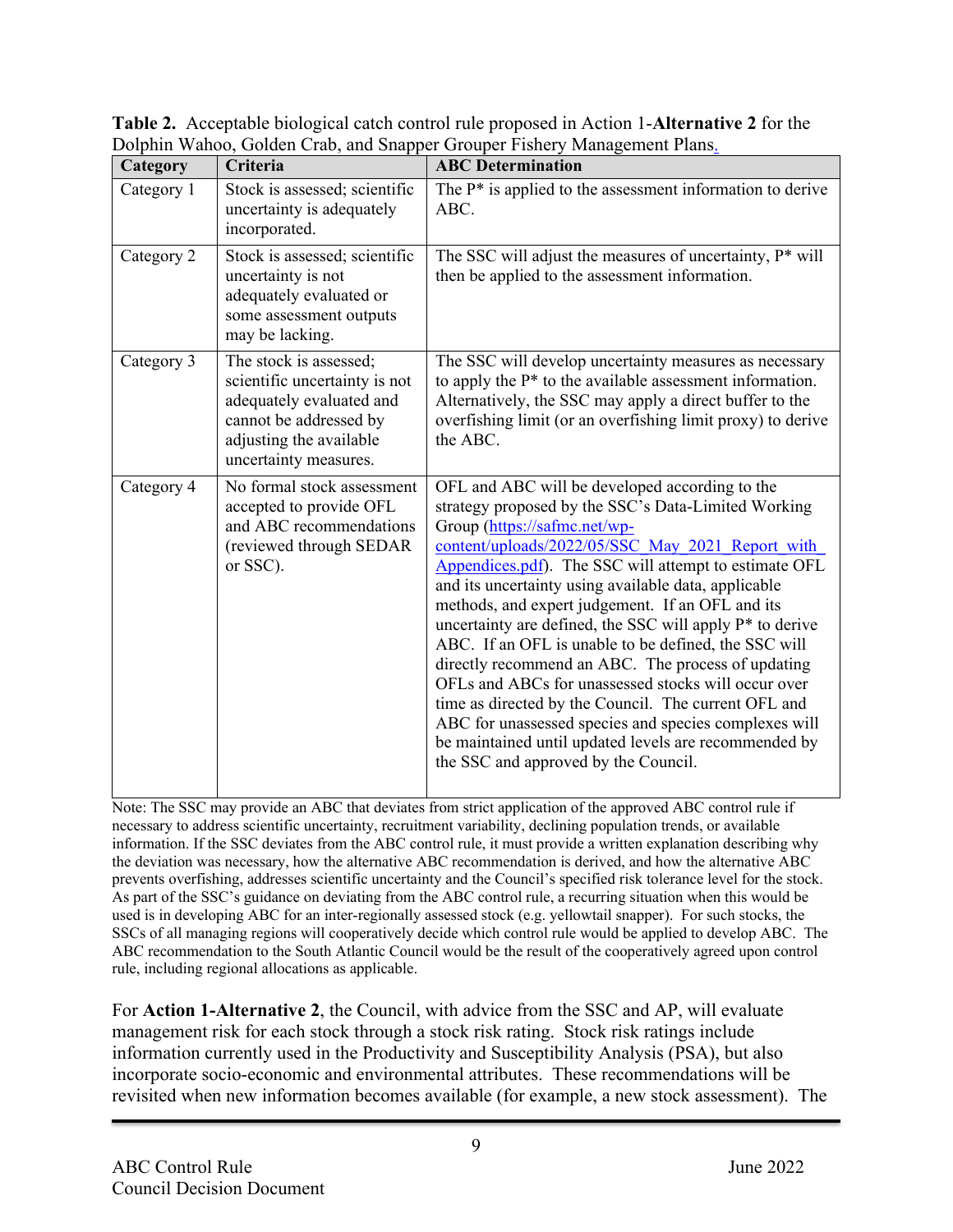Council will then specify the risk rating as low, medium, or high risk of overfishing. A higher risk of overfishing would indicate that risk tolerance (the accepted probability of overfishing) should be lower. These stock risk ratings, along with relative biomass levels, will be used to determine the Council's default risk tolerance (P\*) for each stock.

The stock risk rating and stock biomass would be used together to derive P\*, according to **Table 3**. For example, a stock with high biomass and medium stock risk rating would have a P\* of 45%. This would be lower than the OFL, in accordance with MSA. The SSC can recommend the Council reconsider the stock risk rating. This could happen, for example, with the emergence of new scientific studies or new information discovered through a stock assessment.

|  | Table 3. Summary table of default risk tolerance (P*) levels based on stock risk ratings and |  |  |
|--|----------------------------------------------------------------------------------------------|--|--|
|  | relative biomass levels, proposed in Action 1-Alternative 2.                                 |  |  |

| <b>Stock Risk</b><br>Rating | <b>High Biomass</b><br>Biomass exceeds<br>$B_{MSY}$<br>(or $110\%$ B <sub>MSY</sub> per<br>Sub-Alternative 2a) | <b>Moderate Biomass</b><br>Biomass is ABOVE the<br>midpoint between $B_{MSY}$ and<br><b>MSST</b> | <b>Low Biomass</b><br>Biomass is below the<br>midpoint between $B_{MSY}$<br>and MSST |
|-----------------------------|----------------------------------------------------------------------------------------------------------------|--------------------------------------------------------------------------------------------------|--------------------------------------------------------------------------------------|
| Low                         | 45%                                                                                                            | 45%                                                                                              | 40%                                                                                  |
| Medium                      | 45%                                                                                                            | 40%                                                                                              | 30%                                                                                  |
| High                        | 40%                                                                                                            | 30%                                                                                              | 20%                                                                                  |

ABC includes both components of scientific uncertainty and management risk tolerance. Under Action 1-**Alternative 2**, the ABC can be increased via greater risk tolerance from the Council (higher P\*) OR less uncertainty in the projection results (i.e., a narrower distribution about OFL) determined by the SSC. The ABC can be decreased via lower risk tolerance from the Council (lower P\*) OR more uncertainty in the projections results (i.e., a wider distribution about OFL) determined by the SSC.

## Steps for Stock Risk Rating Use for Assessed Stocks under **Action 1-Alternative 2**

Before an Operational Assessment:

- SSC and AP recommend risk levels for attributes that contribute to the stock risk rating to the Council. The most current attribute ratings and overall stock risk rating will be shown and feedback will be requested on whether any changes are necessary to depict the current state of the stock and fishery.
	- o Preliminary stock risk ratings are in Appendix F. Preliminary recommendations will be used to inform future risk determinations but will not impact ABCs that are already in place.
	- o Estimates for biological attributes, including natural mortality and age at maturity, should be available from the most recent research track assessment. These values typically would not change prior to the operational assessment, but additional Council review of changes to these values and effects on the overall risk rating can be accommodated on a case-by-case basis.
	- o AP input can be gathered as part of Fishery Performance Reports conducted before each assessment.
- The Council reviews SSC and AP recommendations and determines the stock risk rating.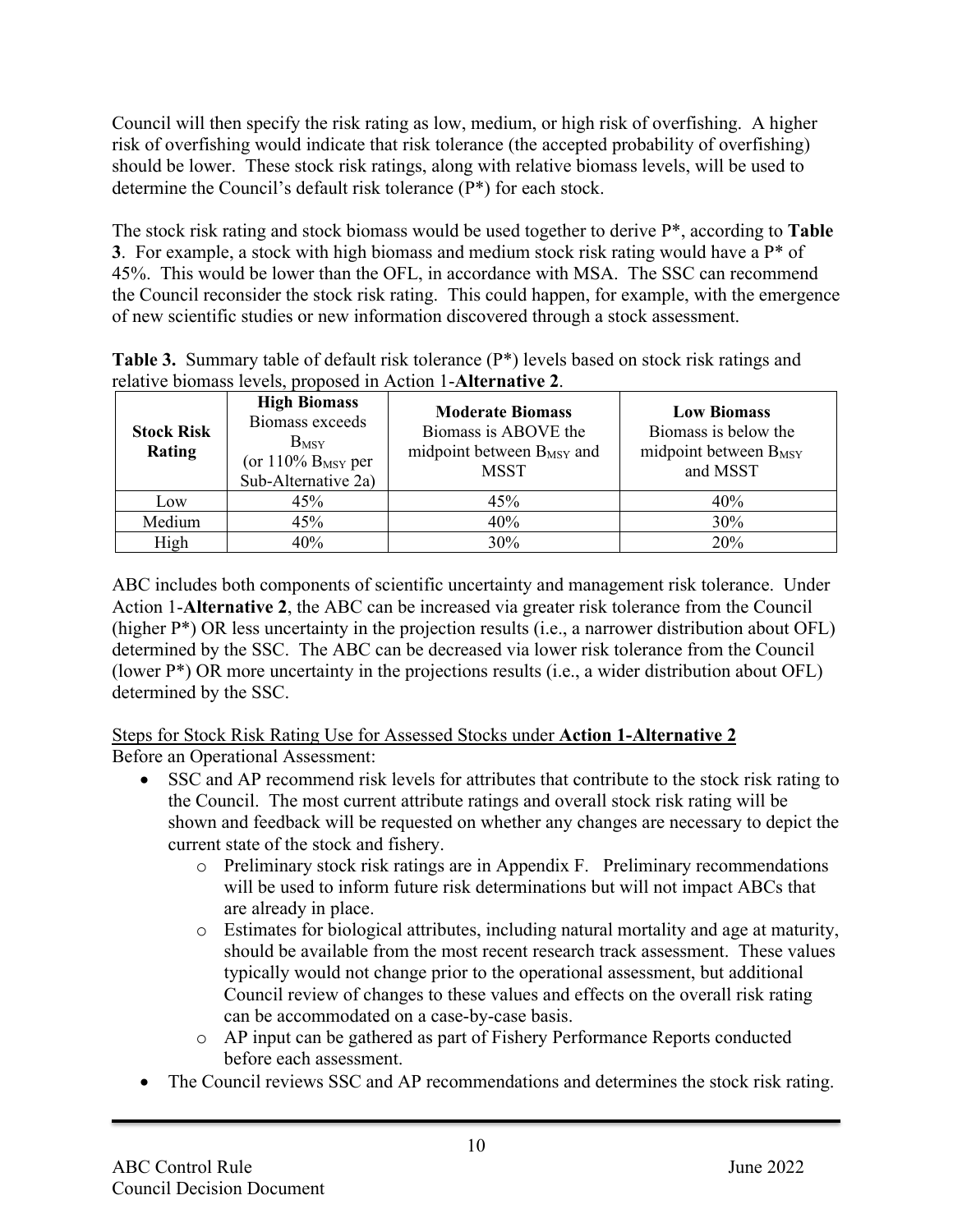During an Operational Assessment:

- $\bullet$  P<sup>\*</sup> will be derived using an estimate of relative biomass and the Council's stock risk rating, according to **Table 3**.
- Projection analyses will be run using P\*=50% and the P\* value defined by **Table 3** to derive estimates of OFL and ABC.

Stock Risk Ratings and ABC Recommendations for Unassessed Stocks (Category 4)

- If Action 1-**Alternative 2** is implemented, the SSC will work through groups of unassessed stocks to determine ABC recommendations.
- Prior to the SSC developing an ABC recommendation for a group of unassessed stocks, the SSC and AP will provide input on stock risk rating attributes and the Council will determine stock risk rating, as described for assessed stocks, without the benefit of the same level of biological information on the stock.
- When possible, OFL will be defined and the ABC control rule will applied to the OFL and its distribution, as described for assessed stocks. However, in cases where OFL cannot be defined and the SSC recommends ABC directly, the SSC will describe in their report how they considered the Council's stock risk rating in developing their recommendations.

#### **Action 1-Alternative 3**

For **Action 1-Alternative 3**, the ABC will be derived by applying P\* to a stock projection analysis for assessed stocks or an OFL estimated using alternative methods for unassessed stocks, when possible. If an OFL cannot be estimated, the SSC will derive the ABC directly.

This control rule is described below:

#### Level 1 – Assessed Stocks

Accepted probability of overfishing (P\*) initially set by the Council between 30% and 50%. Adjustments below are subtracted from this initial value.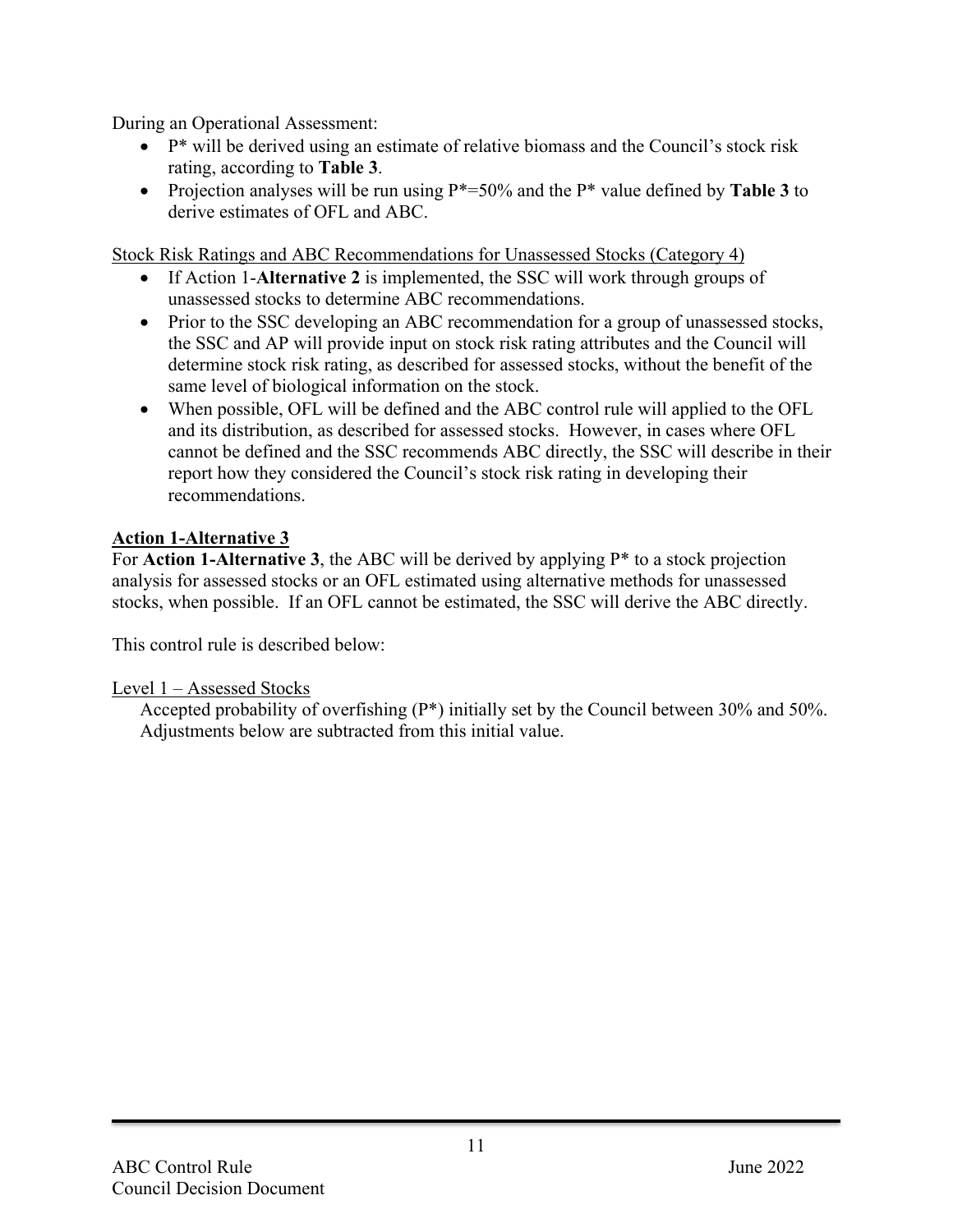**Table 4.** Acceptable biological catch control rule proposed in Action 1-Alternative 3. Level 1 (Assessed Stocks) of the acceptable biological catch control rule specified by the Comprehensive Annual Catch Limit Amendment for the Dolphin Wahoo, Golden Crab, and Snapper Grouper Fishery Management Plans. Parenthetical values indicate (1) the maximum adjustment value for a dimension; and (2) the adjustment values for each tier within a dimension.

| <b>Tier</b>                                    | Tier Classification and Methodology to Compute ABC                         |  |  |
|------------------------------------------------|----------------------------------------------------------------------------|--|--|
|                                                | 1. Quantitative assessment provides estimates of exploitation and          |  |  |
|                                                | biomass; includes MSY-derived benchmarks. (0%)                             |  |  |
| 1. Assessment                                  | 2. Reliable measures of exploitation or biomass, no MSY benchmarks,        |  |  |
| Information $(10\%)$                           | proxy reference points. $(5%)$                                             |  |  |
|                                                | 3. Relative measures of exploitation or biomass, absolute measures of      |  |  |
|                                                | status unavailable. Proxy reference points. (10%)                          |  |  |
|                                                | 1. Complete. Key determinant – uncertainty in both assessment inputs       |  |  |
|                                                | and environmental conditions are included. $(0\%)$                         |  |  |
|                                                | 2. High. Key determinant – reflects more than just uncertainty in future   |  |  |
|                                                | recruitment. $(2.5\%)$                                                     |  |  |
| 2. Uncertainty<br>Characterization<br>$(10\%)$ | 3. Medium. Uncertainties are addressed via statistical techniques and      |  |  |
|                                                | sensitivities, but full uncertainty is not carried forward in projections. |  |  |
|                                                | (5%)                                                                       |  |  |
|                                                | 4. Low. Distributions of FR <sub>MSY</sub> R and MSY are lacking. (7.5%)   |  |  |
|                                                | 5. None. Only single point estimates; no sensitivities or uncertainty      |  |  |
|                                                | evaluations. $(10\%)$                                                      |  |  |

#### Level 2 – Unassessed Stocks

OFL and ABC will be developed according to the strategy proposed by the SSC's Data-Limited Working Group [\(https://safmc.net/wp-](https://safmc.net/wp-content/uploads/2022/05/SSC_May_2021_Report_with_Appendices.pdf)

[content/uploads/2022/05/SSC\\_May\\_2021\\_Report\\_with\\_Appendices.pdf\)](https://safmc.net/wp-content/uploads/2022/05/SSC_May_2021_Report_with_Appendices.pdf). The SSC will attempt to estimate OFL and its uncertainty using available data, applicable methods, and expert judgement. If an OFL and its uncertainty are defined, the SSC will apply  $P^*$  to derive ABC. If an OFL or its uncertainty are unable to be defined, the SSC will directly recommend an ABC. The process of updating OFLs and ABCs for unassessed stocks will occur over time as directed by the Council. The current OFL and ABC for unassessed species and species complexes will be maintained until updated levels are recommended by the SSC and approved by the Council.

## **Summary of Effects**

### Biological

- No immediate and direct biological effects (positive or negative) are expected for the stocks managed under these FMPs from **Alternatives 2** (including **Sub-Alternatives 2a-2c**) and **Alternative 3** (including **Sub-Alternative 3a**), when compared with **Alternative 1 (No Action)**, because current ABC levels for all the species in the FMPs in this amendment are not being changed.
- **Alternative 2** (including its sub-alternatives) would have biological benefits in standard application of the ABC control for assessed stocks that are not overfished. **Alternative 2**  would give the SSC the ability to adjust or derive uncertainty of assessment results (ultimately impacting projections of future catch) if they determine it is not adequately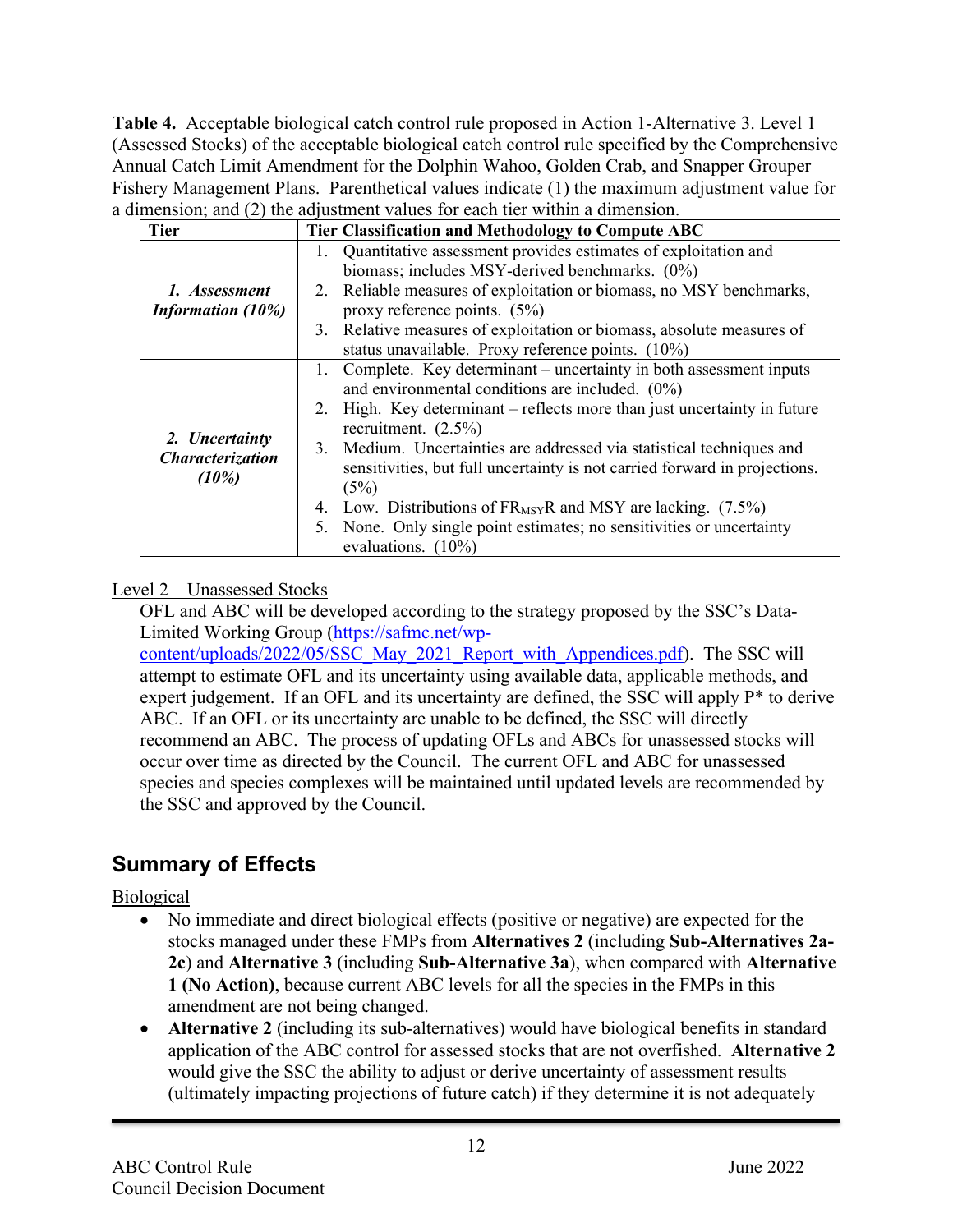estimated through information used in the assessment. **Alternatives 1 (No Action)** and **3** do not give the SSC this ability; these alternatives instead reduce P\* according to evaluations of uncertainty by the SSC.

- **Alternatives 1 (No Action)** and **3** do not give the SSC this ability; these alternatives instead reduce P\* according to evaluations of uncertainty by the SSC.
- **Alternative 2** would also improve the evaluation of risk tolerance by considering factors beyond the current productivity and susceptibility analysis (PSA) and expanding the range of reference points used to describe and incorporate relative biomass.
- **Alternative 2** provides biological benefits depicted numerically through P\*.
- Biological effects of **Alternative 3** would be strongly impacted by the Council's risk tolerance, depicted through their initial P\* level. **Alternative 3** gives the Council flexibility in how this initial  $P^*$  level is determined. Adjustments to  $P^*$  based on assessment information (Tier 1) are greater under **Alternative 3** than **Alternative 1 (No Action)** for similar classifications, thus **Alternative 3** is expected to be more biologically beneficial for stocks with adjustments based on assessment information. Assessment uncertainty is characterized in **Alternative 3** similar to **Alternative 1 (No Action)**, and (as described above) would be less biologically beneficial than **Alternative 2** for stocks with high levels of uncertainty in their assessments.
- For unassessed stocks, **Alternatives 2** and **3** would expand the number of considerable methods for estimating OFL and ABC, providing expected biological benefits relative to **Alternative 1 (No Action)**. This would make use of SSC expertise in determining the most appropriate data-limited method for estimating these levels for each stock or complex.

#### Economic

- Because current ABCs for species within the FMPs in this amendment are not changing, no immediate economic effects are expected and any such effects are not likely to occur for several years after the action is implemented as new ACLs are implemented.
- **Alternative 1 (No Action)** would maintain the current ABC Control Rule which provides less flexibility to the Council and the SSC to incorporate management risk and scientific uncertainty, as well as economic factors, when compared to **Alternative 2 (**including **Sub-Alternatives 2a-2c**) and **Alternative 3** (including **Sub-Alternative 3a**).
- Comparatively, the reduced flexibility under **Alternative 1 (No Action)** would potentially result in reduced long-term economic benefits due to decreased ability to incorporate risk and uncertainty into catch level recommendations which could result in reduced long-term harvest levels and associated economic benefits.
- **Alternative 2** (including **Sub-Alternatives 2a-2c**) provides more flexibility to consider management risk and scientific uncertainty. Additionally, **Alternative 2** allows incorporation of economic information when determining the P\* value for a given species. The addition of economic factors would allow the Council to better consider the long-term economic implications when examining management risk which could lead to better economic outcomes and increase net economic benefits in a fishery for a given species.
- **Alternative 3** would potentially provide positive biologic and thus associated economic effects. These economic effects would likely be similar to those described for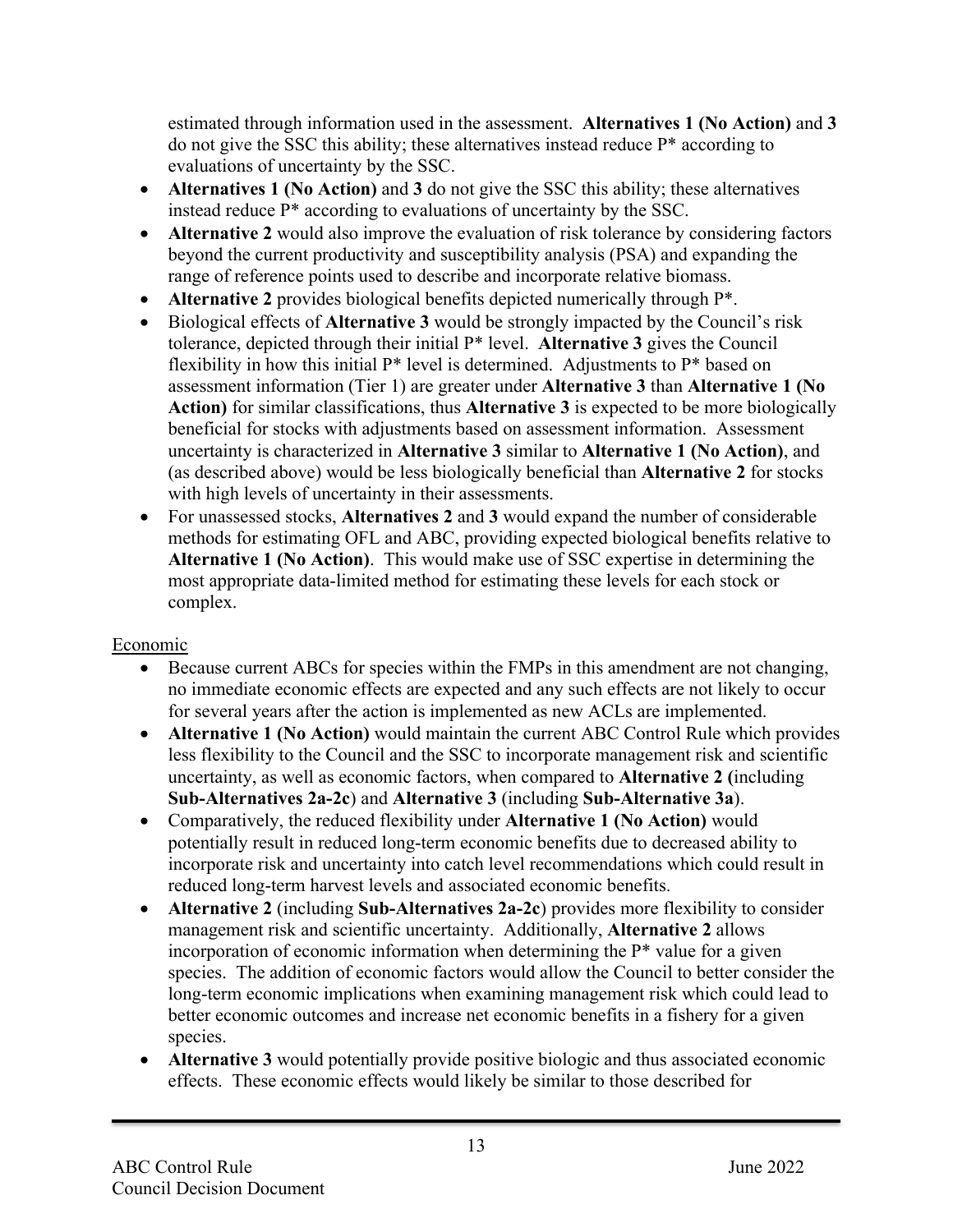**Alternative 2**, but potentially to a lesser degree since economic factors would not specifically be incorporated.

• The greatest economic benefits would be expected from **Alternative 2** (including its subalternatives), followed by **Alternative 3** (including its sub-alternative), and **Alternative 1 (No Action)**.

Social

- The more risk averse a control rule or threshold is, the more chances of negative social effects accruing in the short term if harvest is reduced. However, current ABC levels for all species under FMPs in this amendment would not be changed through this action. Therefore, no immediate and direct social effects (positive or negative) are expected.
- **Alternative 1 (No Action)** would not modify the current ABC Control Rule and would provide less flexibility to the Council and the SSC to consider management risk and scientific uncertainty when compared to **Alternative 2** and its sub-alternatives and **Alternative 3** and its sub-alternatives.
- Under **Alternative 2** the Council, with input from the SSC, APs, and public, would evaluate management risk for each stock through a stock risk rating. The proposed changes to the stock risk ratings include biological information currently used in the ABC Control Rule under **Alternative 1 (No Action)**, but also incorporate social and economic factors for consideration in the decision-making process.
- The inclusion of social factors will allow the Council to directly consider the importance of a given species to fishing communities and businesses when determining risk tolerance. Incorporation of the social factors would have long-term social benefits in the form of a more accurate ABC. Additionally, formally considering human dimensions in the scientific process may help to improve stakeholder perceptions of the science going into management decisions.
- Overall, should modifications to the ABC Control Rule ensure long-term sustainability of Snapper Grouper, Dolphin Wahoo, and Golden Crab species as envisioned, greater indirect and direct positive social effects would be expected under **Alternative 2** and its sub-alternatives, followed by **Alternative 3** and its sub-alternatives, and **Alternative 1 (No Action)**.

Administrative

- Administrative effects would be expected to be greater under **Alternative 2**, followed by **Alternative 3**, and **Alternative 1 (No Action)**.
- Administrative burdens would be related to SSC and Council involvement and discussions in addition to the status quo in the ABC and ACL determinations.
- Additional administrative effects would be related to educational activities by staff in informing all the constituents.

## **Council Action**

• SELECT PREFERRED ALTERNATIVE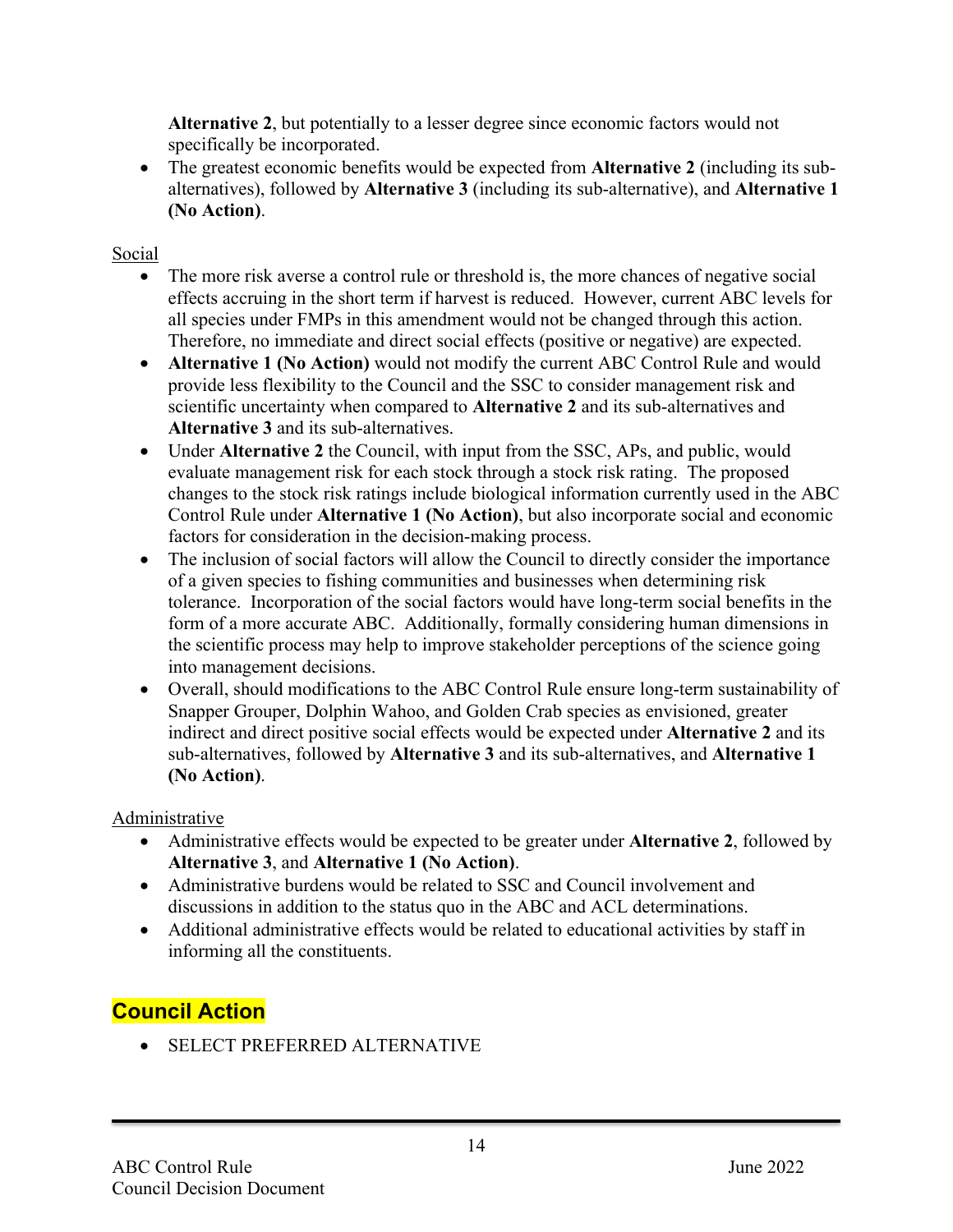## **Action 2. Allow phase-in of acceptable biological catch changes under the acceptable biological catch control rule**

*NOTE: Current ABC values will not change for any species through actions in this amendment. Rather, the new control rule will be prospectively applied through future management actions related to setting catch limits.*

**Purpose of Action:** In accordance with National Standard 1 Technical Guidance for Designing, Evaluating, and Implementing Carry-over and Phase-in Provisions (2020), eligibility criteria and allowable implementation methods for phasing in changes to ABC are being considered to increase management flexibility and reduce negative economic and social effects from large, immediate changes to the ABC.

#### **Sub-Action 2.1. Establish criteria specifying when phase-in is allowed.**

**Alternative 1 (No Action).** Do not establish provisions to allow the phase-in of acceptable biological catch changes.

**Alternative 2**. Allow phase-in of increases to acceptable biological catch, as specified by the Council. Allow phase-in of decreases when a new acceptable biological catch is less than:

**Sub-Alternative 2a.** 60% of the existing acceptable biological catch.

**Sub-Alternative 2b.** 70% of the existing acceptable biological catch.

**Sub-Alternative 2c.** 80% of the existing acceptable biological catch.

**Alternative 3**. Allow phase-in of increases to acceptable biological catch at any stock biomass level, as specified by the Council. Allow phase-in of decreases to acceptable biological catch only:

**Sub-Alternative 3a.** if stock biomass exceeds the minimum stock size threshold. **Sub-Alternative 3b.** if the stock biomass is greater than the midpoint between the biomass that provides maximum sustainable yield and the minimum stock size threshold.

#### **Sub-Action 2.2. Specify the approach for phase-in of acceptable biological catch changes.**

**Alternative 1 (No Action).** No phase-in of acceptable biological catch changes is allowed. **Alternative 2.** Phase-in acceptable biological catch decreases over no more than 3 years, as specified in **Table 5**.Acceptable biological catch increases may be phased-in as specified by the Council with advice from the SSC and AP.

**Alternative 3.** Phase-in acceptable biological catch decreases over no more than 2 years, as specified in **Table 5**.Acceptable biological catch increases may be phased-in as specified by the Council with advice from the SSC and AP.

**Alternative 4.** Phase-in acceptable biological catch decreases over 1 year, as specified in **Table 5**.Acceptable biological catch increases may be phased-in as specified by the Council with advice from the SSC and AP.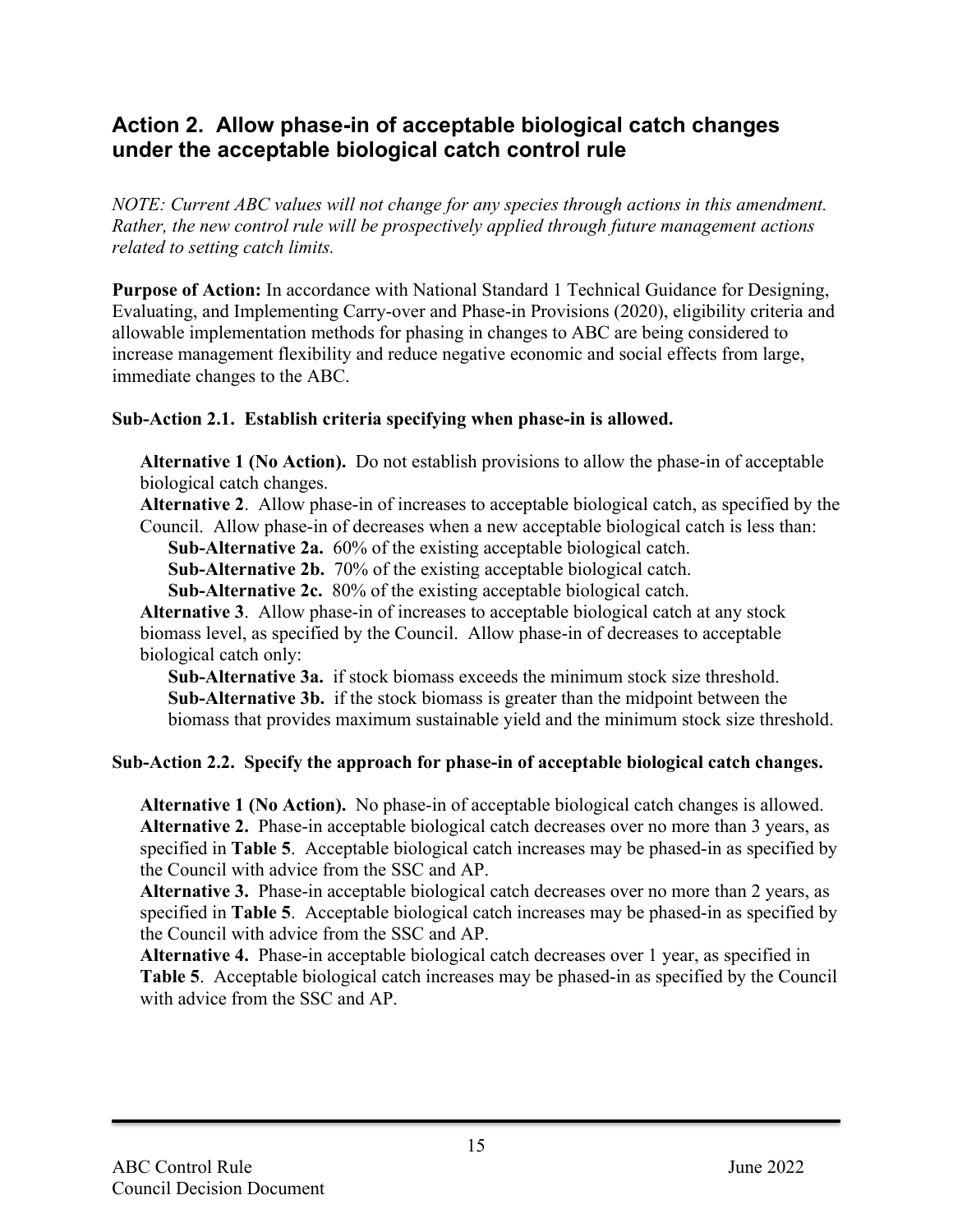## **Discussion**

This action addresses flexibility allowed under the revised National Standard 1 guidelines (Holland et al. 2020). Phase-in of the ABC is an option the Council can consider to address the social and economic impacts from management changes. Adopting this flexibility does not require the Council to phase-in all ABC changes, nor does adopting one approach prevent the Council for choosing a more restrictive schedule of ABC phase-in.

Sub-Action 2.1 specifies when phase-in would be allowed, addressing the National Standard guidance directing the Council to consider when phase-in is appropriate. Phase-ins are not required by any of the proposed sub-actions or alternatives. Multiple alternatives may be selected under Sub-Action 2.1 to address multiple criteria for allowing phase-ins. Phase-ins of ABC increases are allowed under all considered alternatives, as initial ABCs for those phase-ins would be less than the new recommended ABC levels. Sub-Action 2.1**-Alternative 2** states that the difference between existing and new ABCs must exceed a minimum level (**Sub-Alternative 2a**. 40% difference; **Sub-Alternative 2b**. 30%; **Sub-Alternative 2c**. 20%) to justify phase-in of an ABC decrease. This alternative would specify and limit application of phase-ins for decreasing ABCs to "large changes." Sub-Action 2.1**-Alternative 3** specifies stock conditions that must be met to justify phase-in of an ABC decrease. **Sub-Alternative 3a** would require that a stock must not be overfished (biomass greater than the minimum stock size threshold (MSST)) to allow consideration of phasing in an ABC decrease. **Sub-Alternative 3b** sets a more conservative threshold, requiring stock biomass to be greater than the midpoint between MSST and BMSY for that stock to be eligible for phasing in a decrease to its ABC.

Sub-Action 2.2 specifies the maximum duration for phase-ins of ABC decreases and maximum levels of ABC that can be implemented during the phase-in period for ABC decreases. A longer phase-in period allows a more gradual change from the existing ABC to the new ABC, greater ABCs during the phase-in period, but a lower long-term new ABC after revised projections account for the higher catch limits during the phase-in period. A shorter phase-in period results in a more immediate change from the existing ABC to the new ABC, lower ABCs during the phase-in period, and a higher long-term ABC after revised projections account for the catch limits used during the phase-in period. The Council may use a shorter phase-in period than the maximum specified by this sub-action, if desired.

Sub-Action 4.2-**Alternative 2** allows phase-in decreases over no more than 3 years, which is the maximum phase in period allowed by the NS1 guidelines. The maximum allowable phase in period is shortened for **Alternative 3** (2 years) and **Alternative 4** (1 year). The time periods specified in Sub-Action 2.2**-Alternatives 2-4** are according to the number of years between the existing ABC and the long-term new ABC, which would remain in place following the phase-in period until changed by future actions. The long-term new ABC would differ from the SSC's initial recommended ABC in that the SSC's initial recommended ABC would be based on projections that do not account for a phase-in period, while the long-term ABC would be based on projections that do account for a phase-in period. ABC requirements for different phase-in time periods are shown in **Table 5**. For example, a one-year phase-in does not indicate a withinyear change to the ABC, but a single year in which (in the case of a phase-in decrease) the ABC may be less than or equal to the newly recommended OFL (which is greater than the SSC's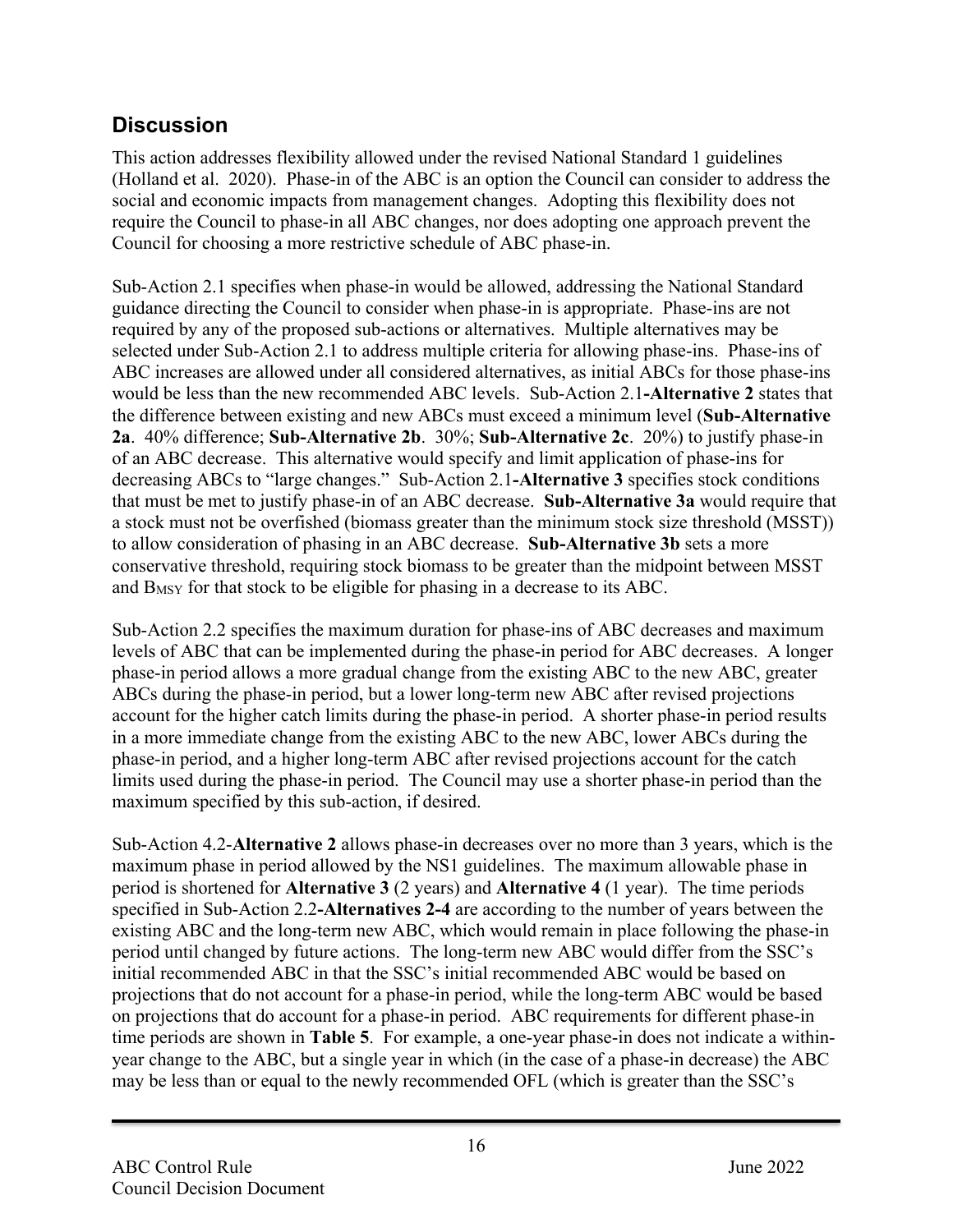initially recommended ABC). Revised projections accounting for this one-year phase-in would then estimate a long-term ABC, which would be implemented in the second year and beyond.

Sub-Action 4.2**-Alternatives 2-4** allows the Council greater flexibility in specifying ABC increases than ABC decreases. Increases to ABC (assuming comparable data between assessments) are generally indicative of an increase in relative biomass and improving stock condition, and may not carry a risk of overfishing. This also allows greater consideration of ecological, social, and economic impacts of an increased ABC and flexibility in how that change can be implemented. Because ABCs during an increasing phase-in would be less than those initially recommended by the SSC, the phase-in time period is not limited (it can exceed the maximum timeframe specified for phase-in decreases by Sub-Action 4.2). Phasing in increases to ABC over a longer time period would result in a greater increase to long-term ABC, and phasing in increases over a shorter period would result in a smaller increase to long-term ABC. Per standard requirements of the MSA, during a phase-in increase, ABC may not exceed the SSC's recommended level.

**Table 5.** Annual requirements for phase-in of decreases to acceptable biological catches over a 3-year schedule (Sub-Action 2.2-Alternative 2), 2-year schedule (Sub-Action 2.2-Alternative 3), or 1-year schedule (Sub-Action 2.2-Alternative 4).

|                            | <b>3-Year Schedule</b>                                                                                                                                                                                    | 2-Year Schedule                                                                                                                                                                     | 1-Year Schedule                                                                                                   |
|----------------------------|-----------------------------------------------------------------------------------------------------------------------------------------------------------------------------------------------------------|-------------------------------------------------------------------------------------------------------------------------------------------------------------------------------------|-------------------------------------------------------------------------------------------------------------------|
|                            | (Alternative 2)                                                                                                                                                                                           | (Alternative 3)                                                                                                                                                                     | (Alternative 4)                                                                                                   |
| Year 1                     | Modified acceptable<br>biological catch may not<br>exceed the overfishing<br>limit.                                                                                                                       | Modified acceptable<br>biological catch may not<br>exceed the overfishing<br>limit.                                                                                                 | Modified acceptable<br>biological catch may not<br>exceed the overfishing<br>limit.                               |
| Year 2                     | Modified acceptable<br>biological catch may not<br>exceed one-half the<br>difference between the<br>overfishing limit and the<br>new acceptable biological<br>catch recommendation.                       | Modified acceptable<br>biological catch may not<br>exceed one-half the<br>difference between the<br>overfishing limit and the<br>new acceptable biological<br>catch recommendation. | <b>NA</b>                                                                                                         |
| Year 3                     | Modified acceptable<br>biological catch may not<br>exceed the original<br>recommended year 3<br>acceptable biological catch<br>(based on the projections<br>and analyses that triggered<br>the phase-in). | <b>NA</b>                                                                                                                                                                           | <b>NA</b>                                                                                                         |
| <b>Subsequent</b><br>Years | Acceptable biological catch<br>is based on revised<br>projections that account for<br>the phase-in during years 1-<br>3.                                                                                  | Acceptable biological catch<br>is based on revised<br>projections that account for<br>the phase-in during years 1<br>and 2.                                                         | Acceptable biological catch<br>is based on revised<br>projections that account for<br>the phase-in during year 1. |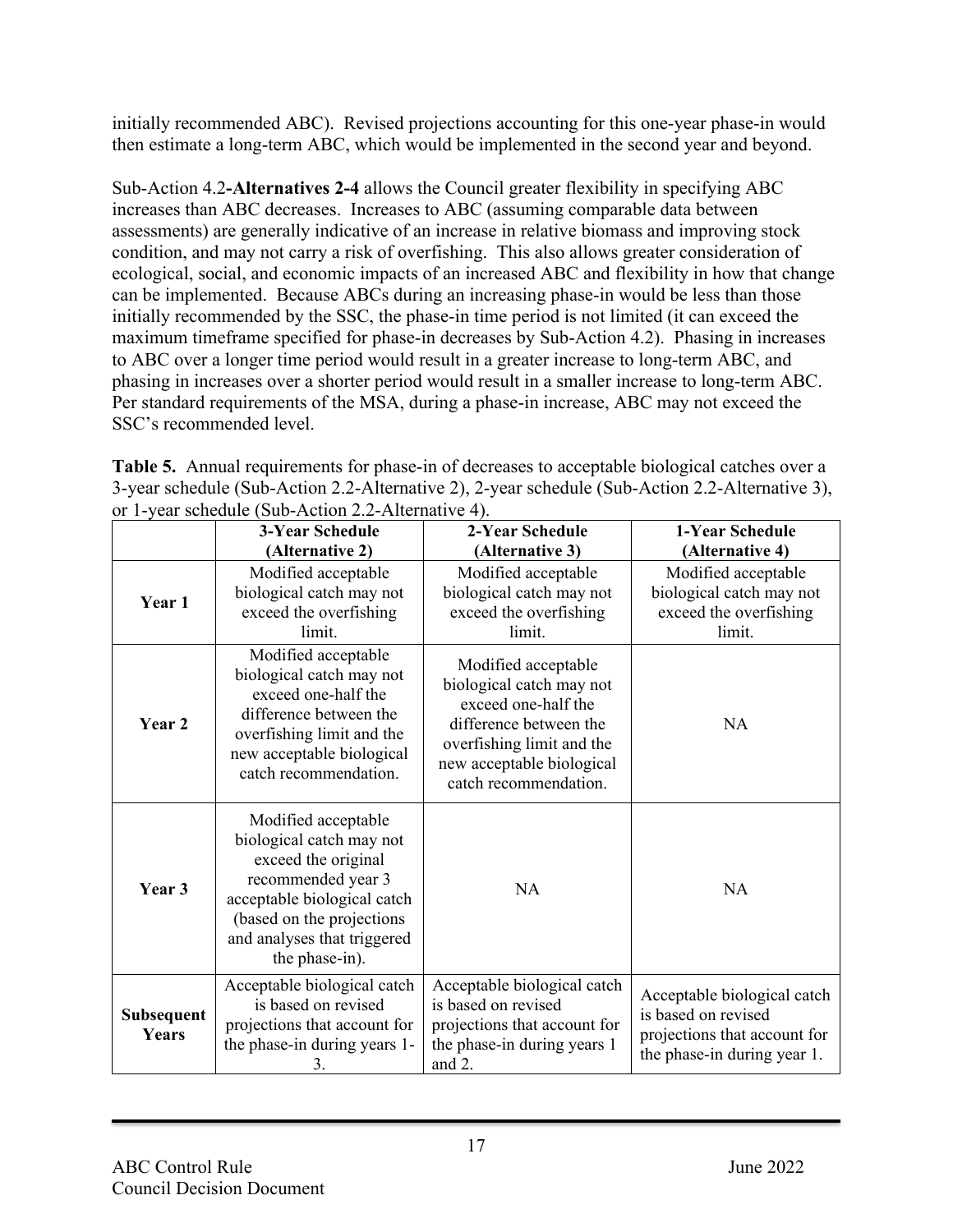## **Summary of Effects**

Biological

- Positive biological effects would be greatest under the alternative with the lowest amount of harvest**.** Under **Alternative 1 (No Action)**, the Council can accomplish similar biological effects as phasing in ABC increases by setting ABC less than the SSC's recommended level and increasing to the recommended level over time.
- **Alternatives 2** and **3** (including their options) under **Sub-Action 2.1** could both be selected to increase positive biological effects and reduce the probability that a stock would qualify for phase-in of an ABC decrease, but selection of both **Alternatives 2** and **3** would still have negative biological effects compared to **Alternative 1 (No Action)**.
- **Alternatives 2** and **3** (including their options) under **Sub-Action 2.1** would allow phasein of decrease in the ABC which would allow harvest above ABC levels that would be recommended if phase-ins were not allowed. Therefore, positive biological effects would be greatest under **Alternative 1 (No Action)**, followed by **Alternatives 2** and **3** (including their respective actions).
- **Sub-Alternative 2a** is most likely to reduce overall harvest compared with **Sub-Alternatives 2b** and **2c** because it would require a the largest change in ABC to allow phase-in of a decrease in the ABC. Therefore, **Sub-Alternative 2a** could have the greatest positive biological effects, followed by **Sub-Alternative 2b**, and **Sub-Alternative 2c**, respectively, under **Alternative 2** in **Sub-Action 2.1**.
- **Sub-Alternative 3b** is more conservative, requiring a higher biomass to qualify for phase-in, and therefore would be expected to have greater positive biological effects when compared with **Sub-Alternative 3a** under **Alternative 3** in **Sub-Action 2.1**.
- Under **Sub-Action 2.2**, minimizing the time of phase-in for ABC decreases reduces the number of years when ABC is above the level that would be recommended if phase-ins were not allowed. Therefore, positive biological effects would be greatest under **Alternative 1 (No Action)**, followed by **Alternative 4** (phase-in over no more than 1 year), **Alternative 3** (phase-in over no more than 2 years), and **Alternative 2** (phase-in over no more than 3 years) (**Table 5**).

#### Economic

- The ABC for a species along with corresponding annual catch limits (ACL) that allow for more fish to be landed can result in increased economic benefits if harvest increases without notable effects on the stock of a species. The opposite is applicable to ABCs that allow for lower landings.
- Phasing-in an increase in the ABC **Alternatives 2** and **3** under **Sub-Action 2.**1 would result in potential foregone economic benefits if the phase-in process results in restrictions to landings, along with the associated economic benefits of those landings, that otherwise could have been realized if the phase-in had not occurred and the full ABC, along with the resulting ACL, had been implemented immediately.
- Phasing-in reductions to the ABC could also allow for economic stability and thus increased economic benefits in a fishery by allowing commercial and for-hire business to taper down their dependence on a specific species.
- **Sub-Alternative 2a** has the highest threshold for allowing the phase-in of a new ABC, thus the lowest probability of the three sub-alternatives within this alternative to be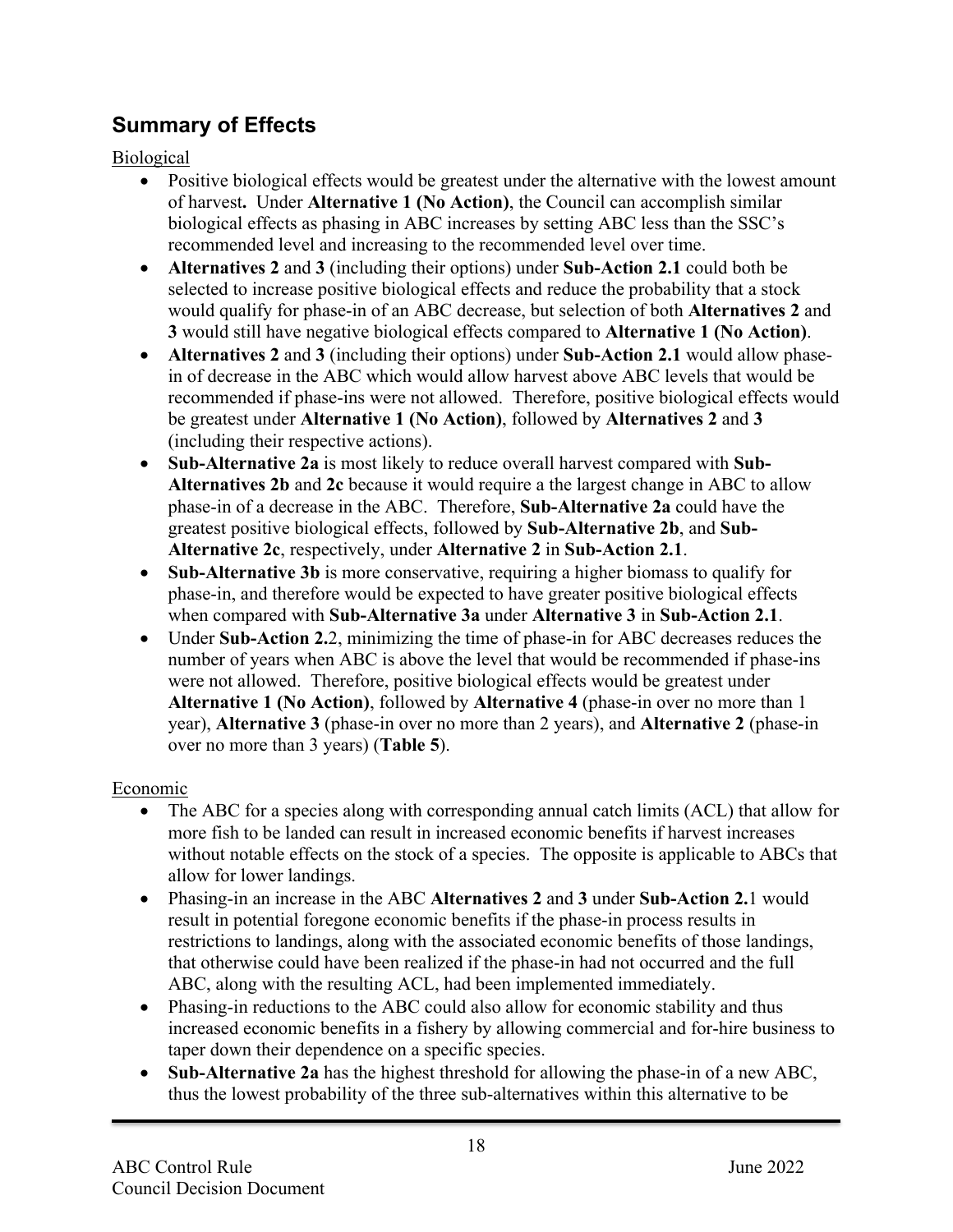allowed, along with the previously described potential economic benefits of allowing phase-in. **Sub-alternatives 2b** and **2c** would have lower thresholds for allowing the phase-in of a new ABC and higher likelihood of incurring the economic benefits of allowing such a phase-in.

- Comparison of **Alternatives 2** and **3** will vary on a case by case scenario, but overall **Alternative 3** would create the same types of economic effects as those described for **Alternative 2**.
- In **Sub-Action 2.2, Alternative 2** has the longest phase-in period. This alternative would allow for the greatest short-term economic benefits from relatively higher harvest levels and a longer period to adjust to decreasing harvest levels but also allow for the lowest longer-term economic benefits.
- **Alternatives 3** and **4** in **Sub-Action 2.2** would respectively have comparatively lower short-term economic benefits but higher potential long-term economic benefits.

#### Social

- Phasing in an increase in ABC under **Alternatives 3** and **4** in **Sub-Action 2.1** may result in foregone social benefits if the phase-in process resulted in resources users meeting or exceeding their respective ACLs.
- Regarding decreases in ABC, while the stock ABC would ultimately result in the same ABC as **Alternative 1 (No Action)**, under **Alternatives 2** and **3**, commercial and for-hire business would have additional time to adjust their business plans to account for the full decrease in the ABC level, and associated management restrictions. It would also ensure that fishing opportunities remained available to private recreational fishermen in the interim. Therefore, **Sub-Alternative 2c** would have the great positive social effects followed by **Sub-Alternative 2b**, and **Sub-Alternative 2c**.
- **Alternative 3** would add additional restrictions with **Sub-alternative 3a** being the less restrictive than **Sub-alternative 3b**.
- Similarly, under **Sub-Action 2.2** the approach to phase in that maximizes the time-period of which the new ABC is phased is would provide the greatest benefit to fishing communities. Thus, the greatest social benefits could be realized under **Alternative 2**, followed by **Alternative 3**, **Alternative 4**, and **Alternative 1 (No Action)**.

#### Administrative

- In **Sub-Action 2.1**, administrative effects would be expected to be greatest under **Alternatives 2** and **3** (including their respective sub-alternatives), when compared with **Alternative 1 (No Action)**.
- In Sub-Action 2.2, administrative effects would be expected to be greatest under **Alternative 4,** followed by **Alternatives 3, 2,** and **Alternative 1 (No Action)**.
- Administrative burdens would include SSC, AP, and Council discussions to determine whether a phase-in should be used for a stock.
- Additionally, if the Council does decide to phase in an ABC change, additional projections of the ABC that include the phase-in may need to be requested by the Council and developed by the Southeast Fisheries Science Center.
- Additional administrative effects would be related to educational activities by staff in informing constituents and enforcement of any changes to the ACLs.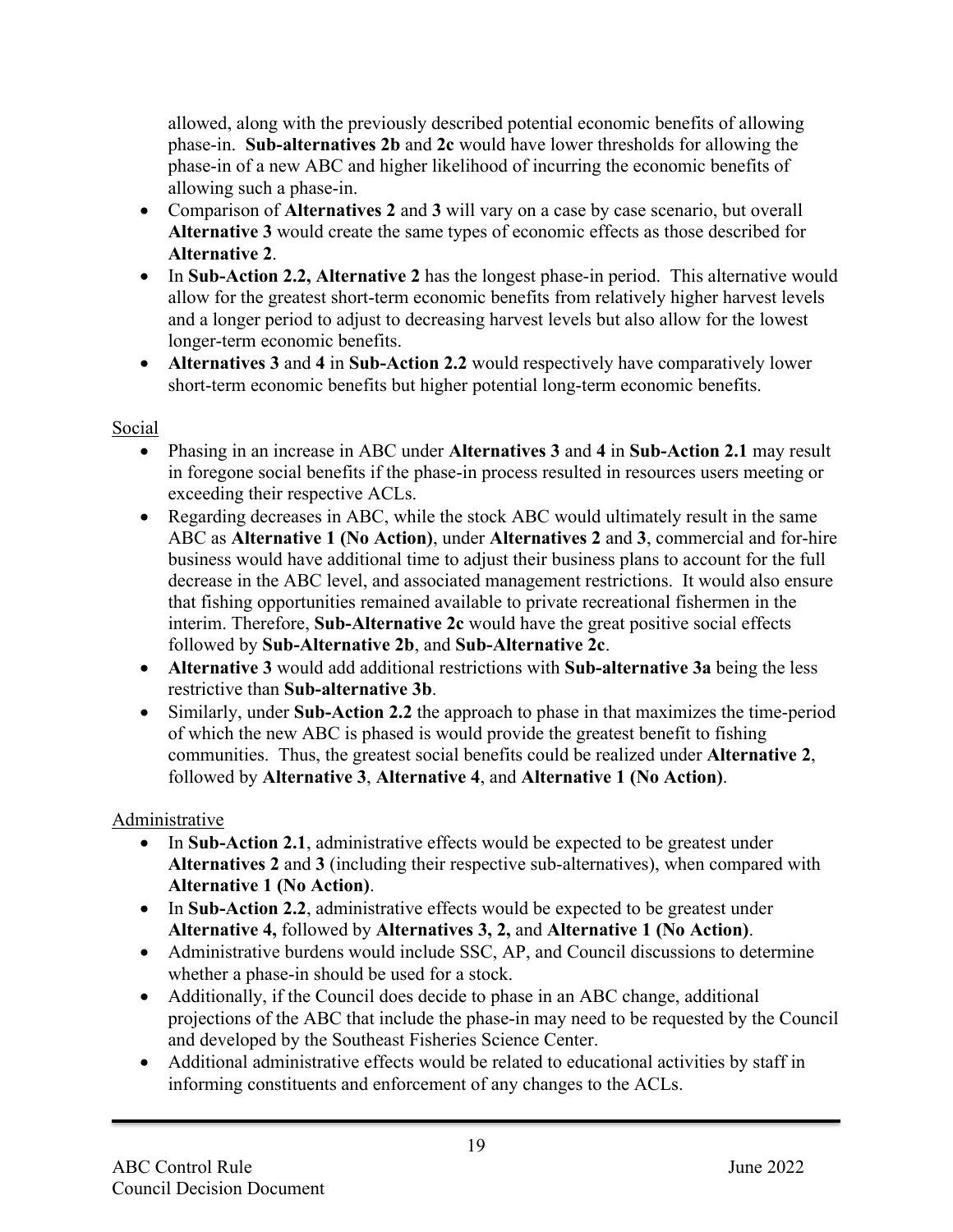## **Council Action**

• SELECT PREFERRED ALTERNATIVE(S)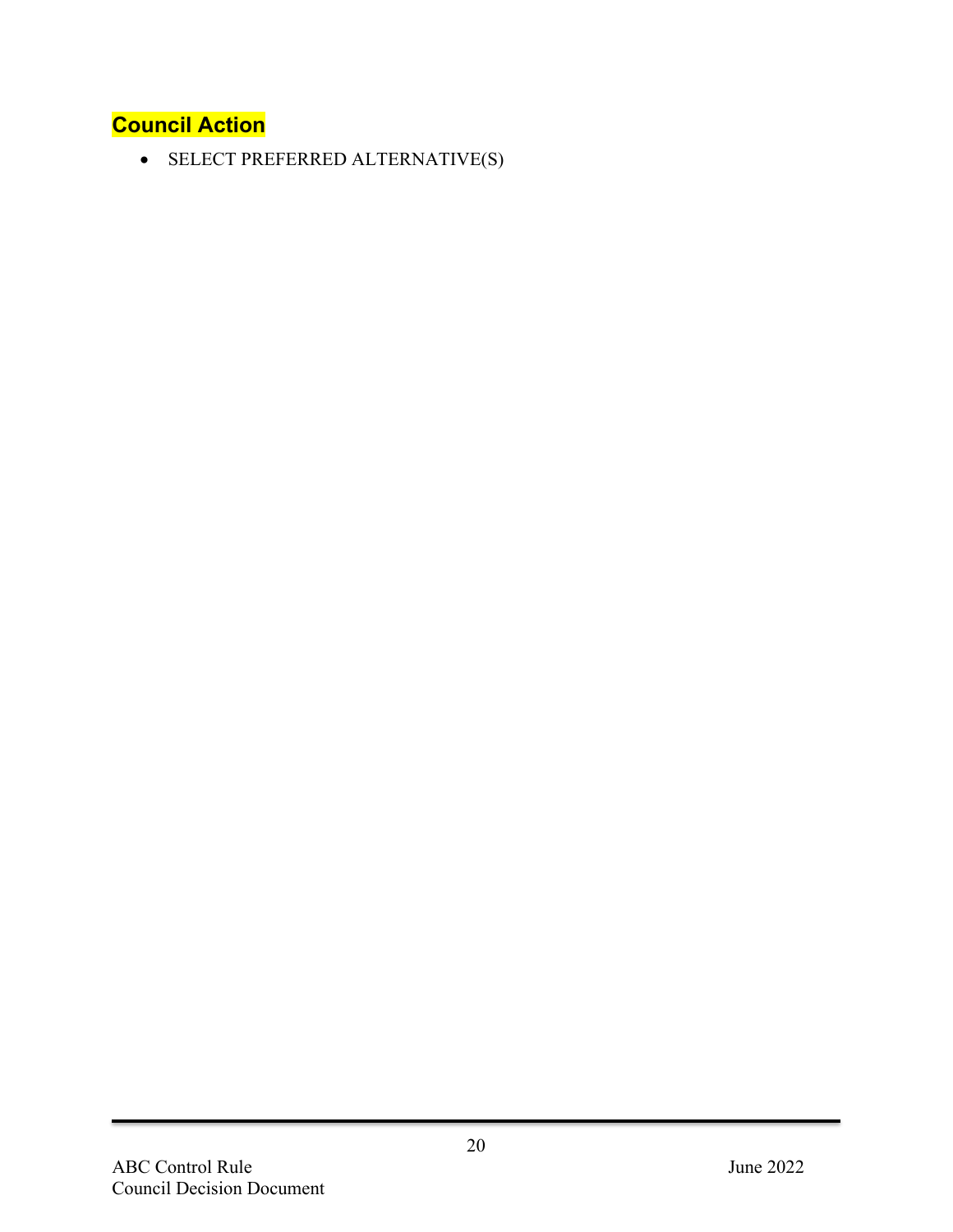## **Action 3. Allow carry-over of unharvested portion of the annual catch limit under the acceptable biological catch control rule**

*NOTE: Current ABC values will not change for any species through actions in this amendment. Rather, the new control rule will be prospectively applied through future management actions related to setting catch limits.*

**Sub-Action 3.1. Establish criteria specifying circumstances when an unharvested portion of the originally specified sector ACL can be carried over from one year to increase the available harvest in the immediate next year. Carry-overs may not be delayed, and only amounts from the originally specified sector ACL may be carried over.** 

*NOTE: Multiple sub-alternatives may be selected under Sub-Action 3.1-Alternative 2.*

**Alternative 1** (**No Action).** Do not establish provisions to allow the carry-over of annual catch limits.

**Alternative 2.** Allow carry-over of the unharvested portion of a sector's annual catch limit if the stock status is known, the stock is neither overfished nor experiencing overfishing, an overfishing limit for the stock is defined, and

**Sub-Alternative 2a.** the stock biomass exceeds the midpoint between the B<sub>MSY</sub> and MSST biomass levels (or proxies of these levels).

**Sub-Alternative 2b.** that fishery sector has experienced a regulatory closure due to landings being projected to exceed that sector's annual catch limit at least once in the previous 3 years.

**Sub-Alternative 2c**. the sum of total landings for all sectors over the previous 3 years is less than the sum of the total annual catch limits over those same years.

**Sub-Alternative 2d.** ABC decreases are not being phased-in.

**Sub-Alternative 2e.** there are both in-season accountability measures that restrict annual landings to the annual catch limit and post-season accountability measures that reduce the annual catch limit in the following year according to any landings overages in place for that stock and sector.

#### **Sub-Action 3.2. Specify limits on how much of the unharvested portion of a sector annual catch limit may be carried over from one year to increase the sector annual catch limit in the next year.**

**Alternative 1 (No Action)**. No carry-over provisions are currently in place for the Snapper Grouper, Dolphin Wahoo, or Golden Crab Fishery Management Plans.

**Alternative 2**. Allow carry-over of the unharvested portion of a sector's annual catch limit. The acceptable biological catch and the total annual catch limit may be temporarily increased to allow this carry-over but may not exceed the overfishing limit or the total annual catch limit plus the carried over amount, whichever is less.

Multiple eligible sectors may use carry-over in the same year. Sector-specific amounts being carried over will be allocated entirely to the sector from which they came unless the sum of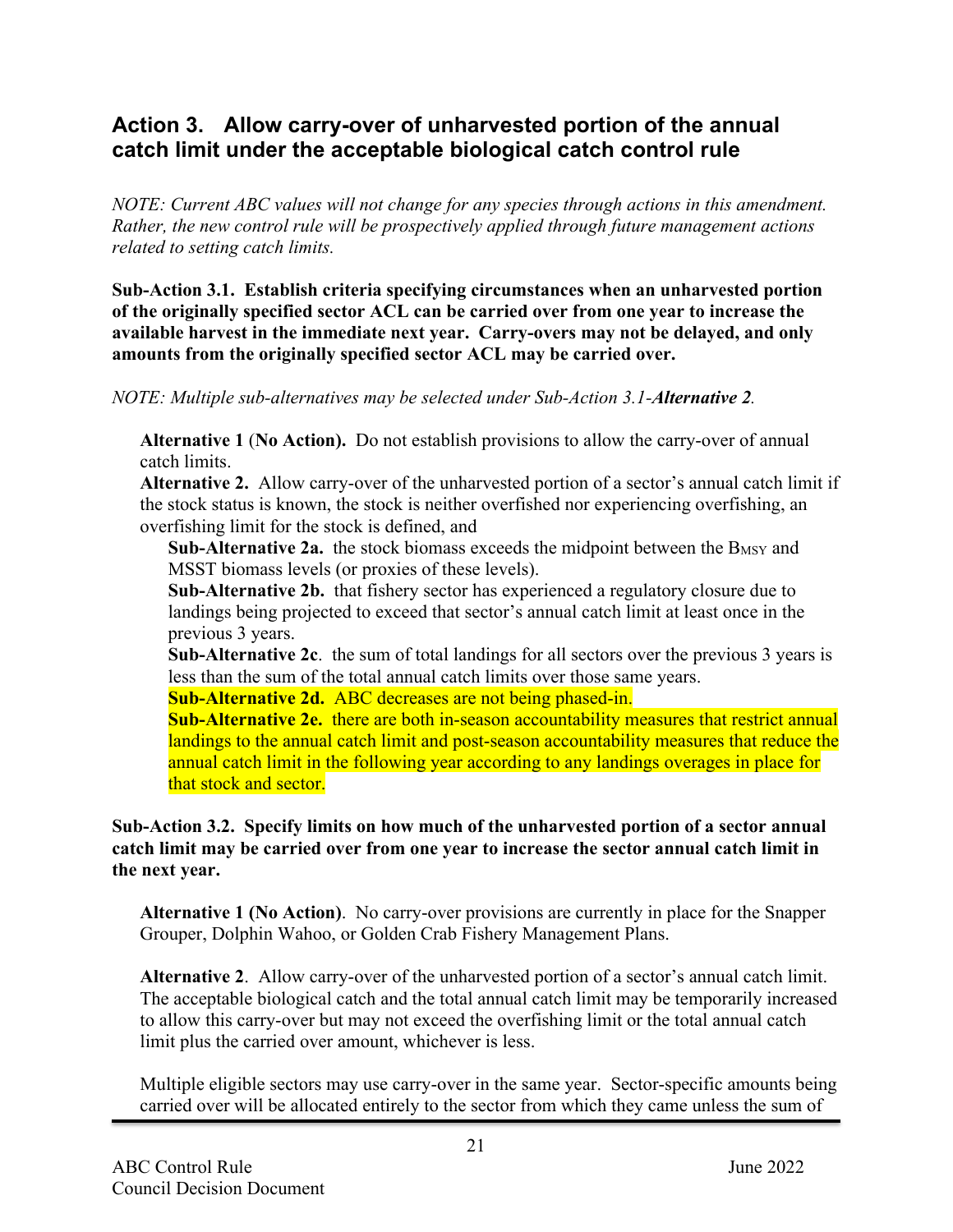the specified total annual catch limit and all sector-specific amounts that could be carried over exceeds the overfishing limit. If the sum of the specified total annual catch limit and all sector-specific amounts that could be carried over exceeds the overfishing limit, the difference between the temporary acceptable biological catch and the specified total annual catch limit will be allocated according to sector allocation percentages defined in the fishery management plan.

**Alternative 3.** Allow carry-over of the unharvested portion of a stock's annual catch limit. The acceptable biological catch may be temporarily increased to allow this carry-over but may not exceed the overfishing limit, the total annual catch limit plus the carried over amount, **or the total annual catch limit plus 25% of the carrying-over sector's annual catch limit**, whichever is least.

Multiple eligible sectors may use carry-over in the same year. Sector-specific amounts being carried over will be allocated entirely to the sector from which they came unless the sum of the specified total annual catch limit and all sector-specific amounts that could be carried over exceeds the overfishing limit or 125% of the total annual catch limit, whichever is least. If the sum of the specified total annual catch limit and all sector-specific amounts that could be carried over exceeds the overfishing limit or 125% of the total annual catch limit, whichever is least, the difference between the temporary acceptable biological catch and the specified total annual catch limit will be allocated according to sector allocation percentages defined in the fishery management plan.

## **Discussion**

This action addresses flexibility allowed under the revised National Standard 1 guidelines (Holland et al. 2020). Carry-over that does not exceed the original ABC can be accommodated under existing rules, using the buffer between the ACL and ABC. However, for many Council stocks, ACL=ABC, so there is no buffer available. Per the National Standard 1 guidance, an ABC CR may include provisions to increase the ABC in the next year to address an ACL underage.

The National Standard 1 guidance addressing carry-overs indicates that Councils must state in their FMP when carry-over can and cannot be used. Sub-Action 3.1 specifies circumstances when carry-over would be allowed (though not required). Under Sub-Action 3.1-**Alternative 1**, no carry-over would be allowed. Sub-Action 3.1-**Alternative 2** addresses criteria defining eligibility for carry-over. Eligibility would be evaluated for an individual stock and individual sector that has a specified ACL. Base criteria for carry-over eligibility are that the stock is not overfished (B>MSST), overfishing is not occurring (F<MFMT), and the stock's OFL is defined. Additional criteria are considered through sub-alternatives. Multiple sub-alternatives under Sub-Action 3.1-**Alternative 2** could be selected and combined.

Sub-Action 3.1**-Sub-Alternative 2a** requires that the stock's biomass be above a more conservative threshold than MSST, the midpoint between MSST and B<sub>MSY</sub>.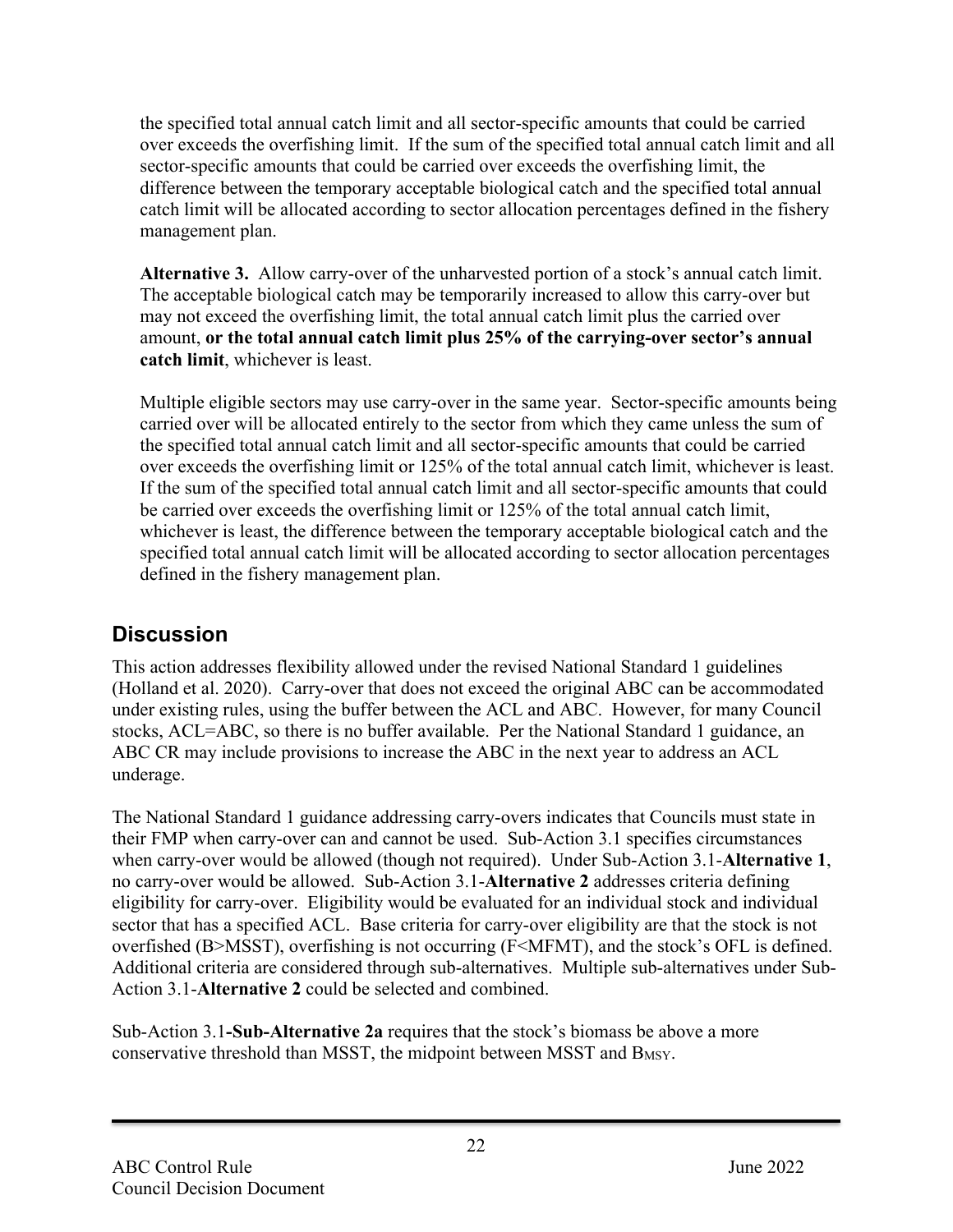Sub-Action 3.1**-Sub-Alternative 2b** addresses carry-over following catch-based regulatory closures for a fishery sector. A sector must have experienced a catch-based regulatory closure during the prior 3 years to be considered eligible for carry-over. The amount that may be carried over would still be determined from the unused ACL in the immediately preceding year, as specified by Sub-Action 3.2.

Sub-Action 3.1-**Sub-Alternative 2c** bases eligibility on landings history for the entire fishery (all sectors) during the prior 3 years. The sum of all landings during the prior 3 years must be less than the sum of the total ACLs in effect during the same time period. If sector ACLs are specified in different catch units (e.g., one in pounds and another in numbers), landings will be converted and evaluated using the units used to specify ABC.

Sub-Action 3.1**-Sub-Alternative 2d**, would require that carry-overs only be applied for ABCs that are not undergoing a phase-in for an ABC decrease.

Sub-Action 3.1**-Sub-Alternative 2e**, would require that carry-overs only be applied to stocks and sectors that have both in-season accountability measures to limit harvest to the ACL and postseason accountability measures that would pay back ACL overages. The 2020 NS1 guidance recommends against applying carry-overs of underharvests to stocks that do not also have paybacks of overharvest, as this could lead to the long-term average harvest being greater than the ACL.

Sub-Action 3.2 addresses the amount of unused ACL that can be carried over. Carry-over would be applied on a sector-by-sector basis, and the amount that may be carried over may not exceed the amount of unused sector ACL in the prior year. Unharvested portions of the sector ACL will be evaluated using the same units of measurement (e.g., weight or numbers) used to specify catch limits for the sector. If necessary, carried over amounts will be converted to the same unit as the ABC to calculate the temporary revised ABC and compare to the OFL. Sub-Action 3.2**- Alternative 1** would not allow carry-over. Sub-Action 3.2-**Alternatives 2** and **3** specify the amount of unused ACL that can by carried over.

Both **Alternatives 2** and **3** under Sub-Action 3.2 would allow an ABC to be temporarily revised to allow a sector ACL increase that would accommodate the carried over amount. The sum of the sector ACLs (total ACL) may not exceed the revised ABC. Carry-overs are sector-specific, thus if only one sector is carrying over unused ACL, the carried-over amount is allocated completely to that sector, subject to limitations defined in **Alternatives 2** and **3**. If more than one sector is carrying over unused ACL in the same year, each sector's carry-over amount will be completely allocated to the sector from which it was derived, unless the sum of all carry-over amounts plus the specified total ACL is greater than the OFL. In this case, the difference between the temporary revised ABC and the specified total ACL will be allocated using sector allocation percentages specified by the FMP. A revised sector ACL and revised ABC would remain in place for a single fishing year. Following a year that included carry-over, evaluations of carry-over amounts for future years would be based on the ABC and sector ACLs specified by the FMP, not the temporarily revised values.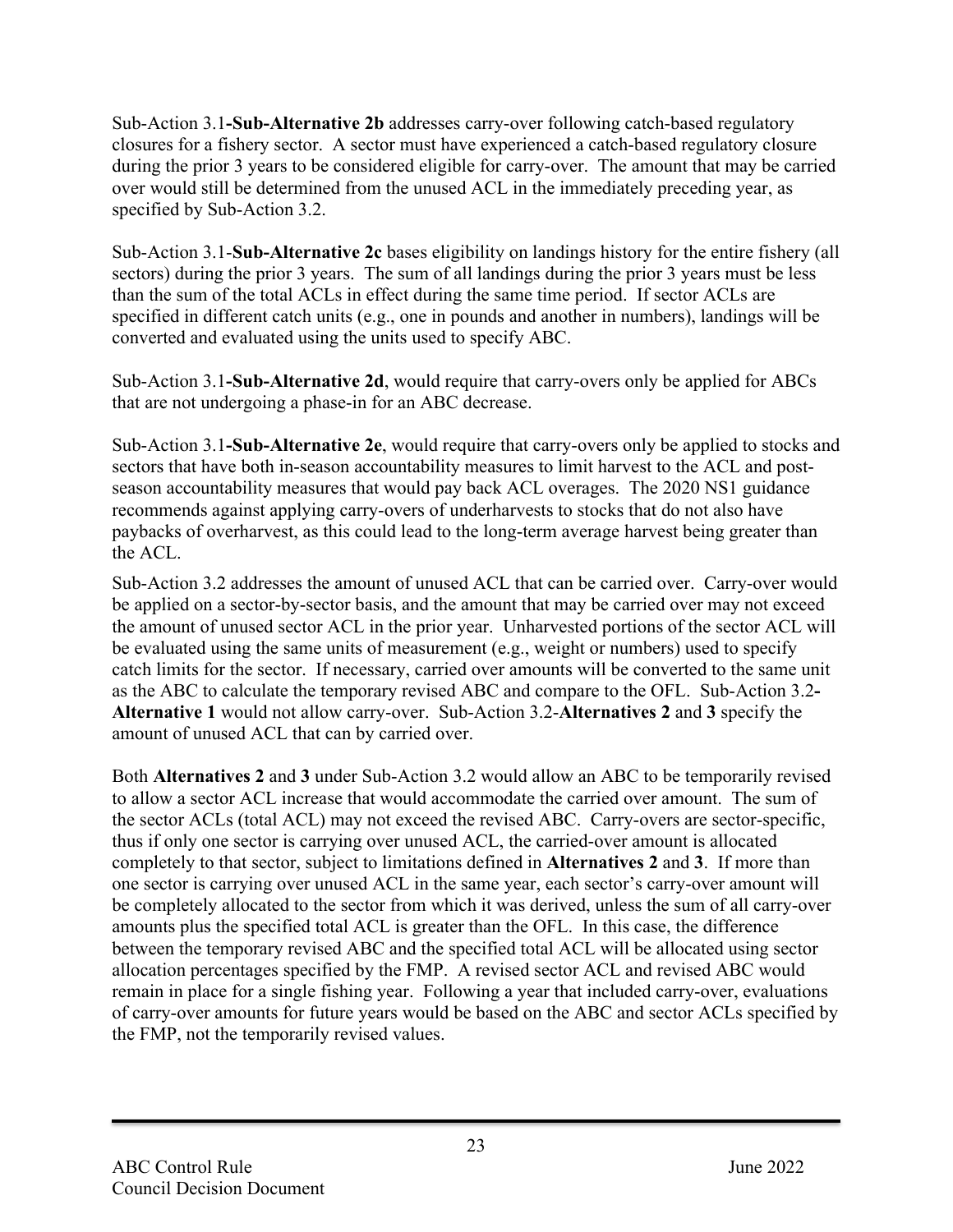Under Sub-Action 3.2**-Alternative 2**, a temporarily revised ABC may not exceed the OFL. The OFL places an upper limit on the amount of unused ACL that may be carried over. The carried over amount cannot exceed the difference between the OFL and the specified total ACL.

Under Sub-Action 3.2**-Alternative 3**, a temporarily revised ABC may not exceed the OFL. A temporarily revised ABC also may not exceed the total ACL plus 25% of the sector ACL for the sector carrying over. This sub-alternative includes an additional limitation on the amount that may be carried over, making it more conservative than **Alternative 2** for ACL underages that are greater than 25% of the sector ACL or 25% of the total ACL (if both sectors are carrying over).

## **Summary of Effects**

Biological

- Positive biological effects would be expected from alternatives that allow the lowest amount of harvest. In **Sub-Action 3.1**, the greatest positive biological effects would be expected from measures that most limit the occurrence of carry-overs. Therefore, **Alternative 1 (No Action)** would be expected to have greater positive biological effects (by not allowing carry-overs at all) when compared with **Alternative 2** (including its subalternatives).
- **Sub-Alternative 2a** would increase the probability that the stock has enough biomass to sustain temporary harvest beyond the specified ABC. **Sub-Alternative 2b** would limit carry-overs to those fisheries that could have harvested more of the ACL (indicated by underharvest) in the absence of an early closure of the fishery. **Sub-Alternative 2c** would limit the probability of average annual harvest exceeding average ACL over a longer time period. **Sub-Alternative 2d** would reduce negative biological effects by not allowing negative effects of carry-over and phase-in of an ABC decrease to be combined. **Sub-Alternative 2e** would limit carry-overs only to those stocks that are able to be closed when the temporary revised ACL is met, reducing the probability of overfishing occurring.
- The greatest positive biological effects under **Sub-Action 3.1** would be expected from **Alternative 1 (No Action)**, followed by **Alternative 2**. Within **Alternative 2**, the greatest positive biological effects would be expected with the addition of all of **Sub-Alternatives 2a-2e**.
- In Sub-Action 3.2, the greatest positive biological effects would be expected from measures that most limit the amount of ACL that may be carried over. **Alternative 2**  would allow carry-over of a sector's unharvested ACL. **Alternative 3** includes all of the limitations for carry-over amounts contained in **Alternative 2**, but also adds that the temporary revised ABC may not exceed the stock's total ACL plus 25% of the sector ACL.
- Therefore, **Alternative 1 (No Action)** would be expected to have the greatest positive biological effects (by not allowing carry-overs at all), followed by **Alternative 3**, and **Alternative 2**, respectively.

### Economic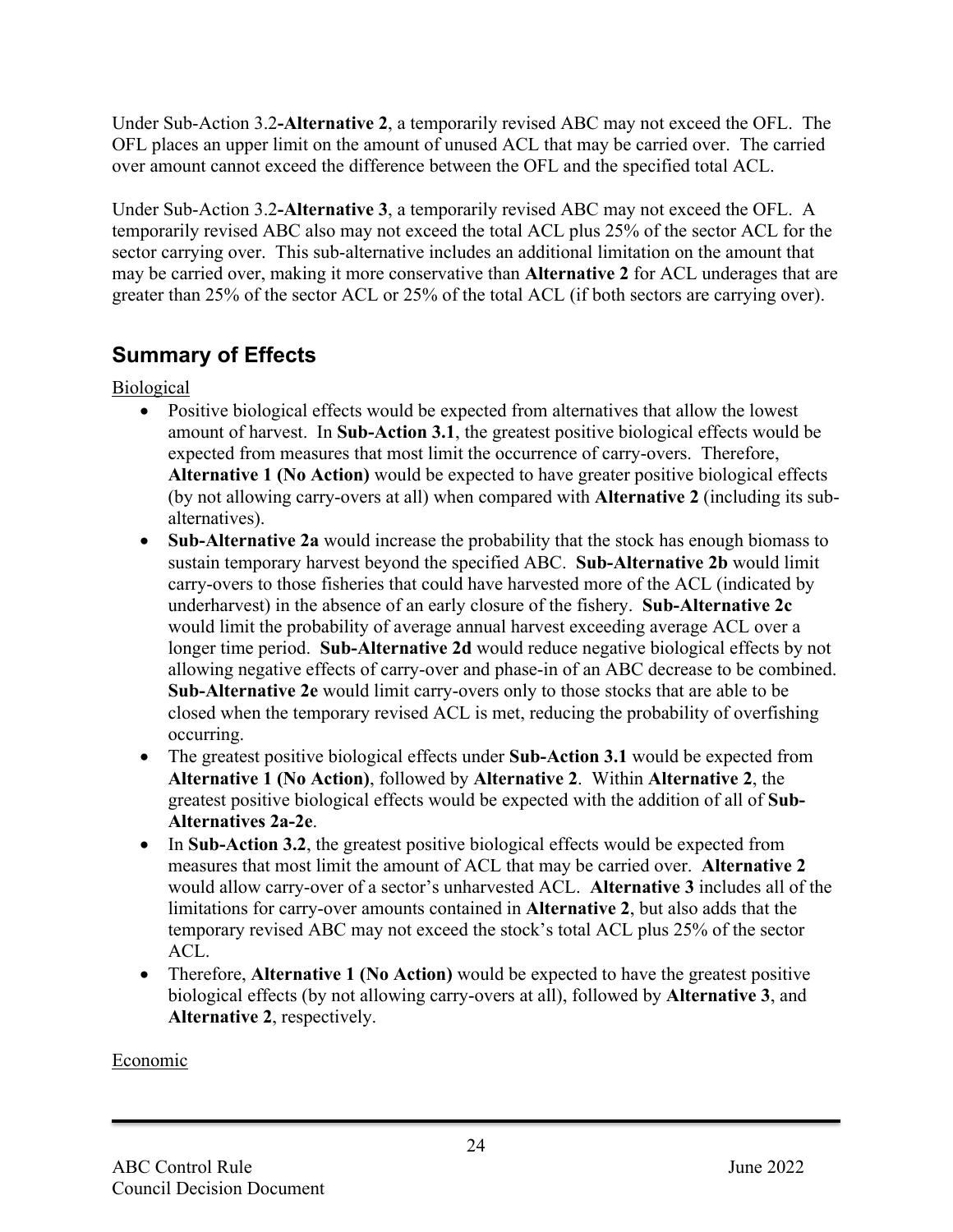- Allowing carry-over of unused ACL would allow a sector to utilize that portion of the ACL in a subsequent year. This would allow for increased harvest which would increase associated economic benefits.
- For the recreational sector, these increased economic benefits may be characterized by improved CS for anglers from elevated harvest levels and increased PS for for-hire businesses if higher ACLs result in increases in demand for trips onboard charter vessels or headboats.
- For the commercial sector these increased economic benefits may be characterized by improved net operating revenue and thus PS for commercial fishing vessels and dealers. There also may be increases to CS for seafood consumers.
- **Alternative 1 (No Action)** for both **Sub-Action 3.1** and **Sub-Action 3.2** would not allow carry-over of unharvested ACL. As such this would result in comparatively lower economic benefits from foregoing such harvest.
- **Alternative 2** and its sub-alternatives (**Sub-Alternatives 2a** through **2e**) would specify criteria for when carry-over of unharvested ACL would be allowed, thus creating the opportunity for increased harvest and associated economic benefits in some circumstances.
- In **Sub-Action 3.2**, both **Alternatives 2** and **3** would be expected in increase potential short-term economic benefits, with **Alternative 2** providing slightly higher potential benefits than **Alternative 3** due to fewer restrictions on how much the ABC and resulting ACL could be temporarily increased.
- While difficult to compare the economic effects of each alternative and sub-alternative across sub-actions due to the wide range of applicable circumstance and species, economic benefits are expected to be greater under **Alternative 2** in **Sub-Action 3.1** and **Alternatives 2** and **3** in **Sub-Action 3.2** compared to **Alternative 1 (No Action)** in each sub-action respectively.

#### Social

- Additional social effects would not be expected from **Sub-Action 3.1 Alternative 1 (No Action)**, and any unused quota would continue to be unavailable for harvest the following year. Generally, positive effects would be expected for fishermen from a carryover of uncaught quota under **Alternative 2** if the quota provides additional opportunities to retain a fish that would otherwise be unavailable the following year. However, there would be no effects from providing a quota carryover for a given fish stock if the additional quota goes unused.
- In general, the higher the ACL, the greater the short-term social benefits that would be expected to accrue, assuming long-term recovery and rebuilding goals are met. The highest potential ACL would be expected to result in the most benefits to participants. **Alternative 2** would allow carry-over of a sector's unharvested ACL so long as it does not exceed the OFL or the total ACL plus the carried over amount. **Alternative 3** adds an additional limit, restricting the ABC to the stock's total ACL plus 25% of the sector ACL.
- Under the alternatives proposed in **Sub-Action 3.2**, the greatest benefits to fishery participants, communities, and associated fishing businesses would be expected under **Alternative 2**, followed by **Alternative 3**, and **Alternative 1 (No Action)**.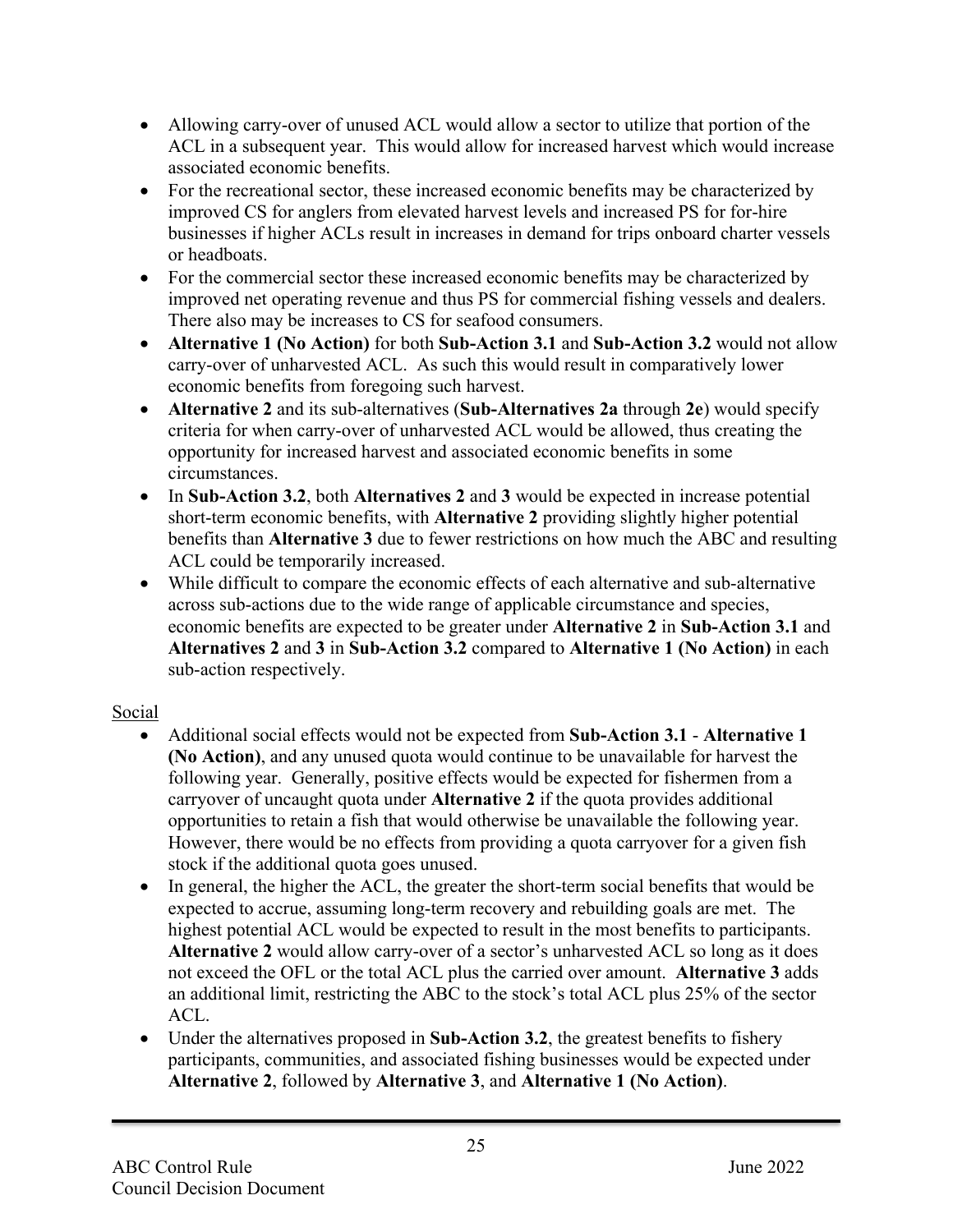#### Administrative

- In Sub-Action 3.1, administrative effects would be expected to be greatest under **Alternative 2** (including its sub-alternatives), when compared with **Alternative 1 (No Action)**.
- Within **Alternative 2**, administrative burdens would be expected to be greater under **Sub-alternatives 2a**, **2b**, and **2c**, when compared with **Sub-alternatives 2d** and **2e**, because of the complexity of calculations in establishing the criteria when carry-over could be allowed.
- In **Sub-Action 3.2**, administrative effects would be expected to be greater under **Alternatives 2** and **3,** compared to **Alternative 1 (No Action)**.
- Administrative burdens would include SSC, AP, and Council discussions determining whether a stock can carry over unharvested ACL in years when it meets the conditions defined in **Sub-Action 3.1**, as well as staff work to incorporate the Council's decision on carry-overs into an amendment or regulatory amendment to the FMP.
- Additional administrative effects would be related to educational activities by staff in informing all the constituents and enforcement of any changes to the ACLs.

## **Council Action**

- PROVIDE GUIDANCE ON WHETHER FISHERIES WITH SPLIT SEASONS AND SUB-SECTOR ALLOCATIONS (SUCH AS GEAR ALLOCATIONS) SHOULD BE ELIGIBLE FOR INTERANNUAL CARRY-OVER.
- SELECT PREFERRED ALTERNATIVE(S)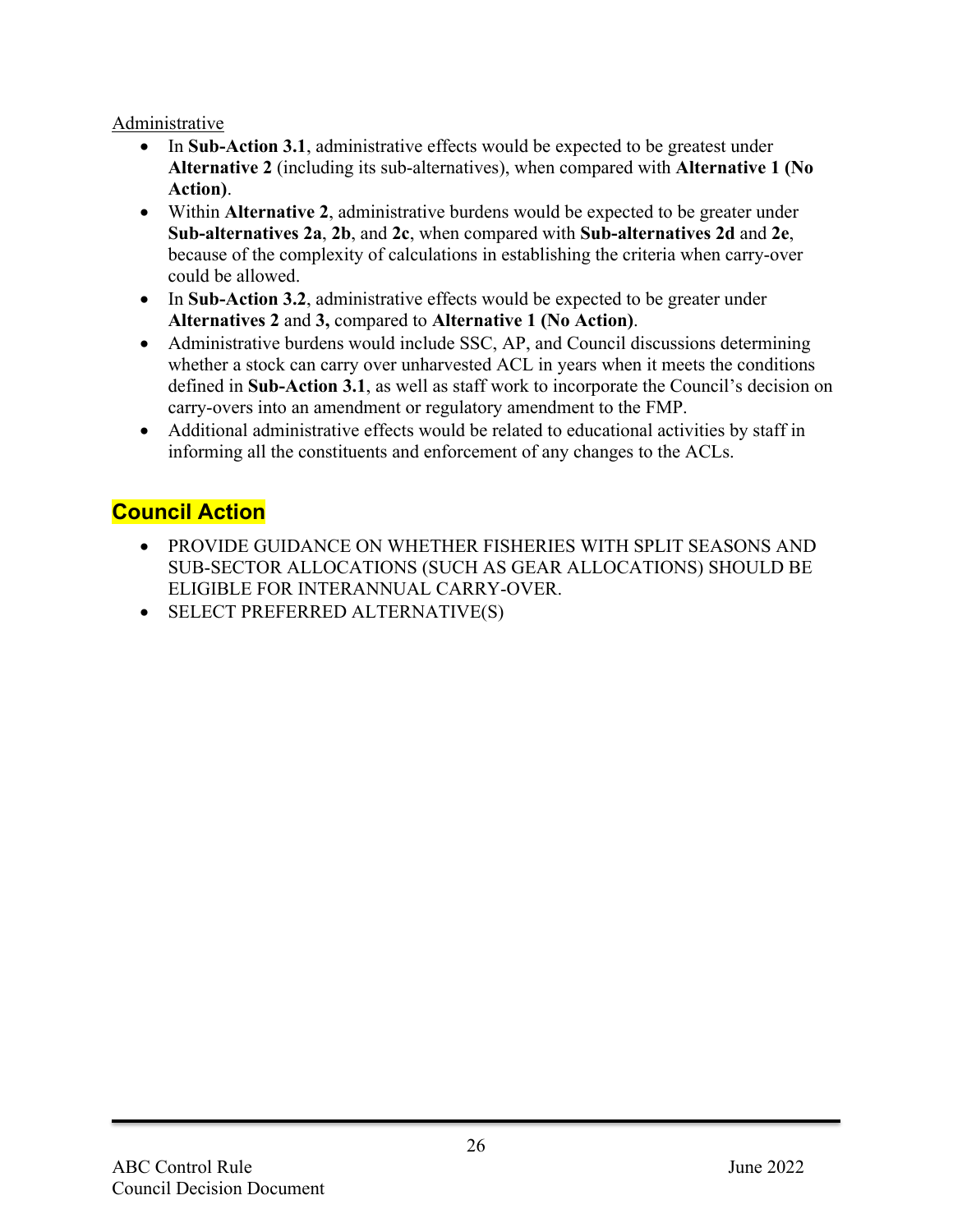## **Action 4. Modify framework procedures for the Snapper Grouper, Dolphin Wahoo, and Golden Crab Fishery Management Plans**

*NOTE: Action 4 was added to this amendment to address implementation of carry-overs. This approach was taken to more specifically define the process of carry-over implementation within the FMPs' framework procedures. Current ABC values will not change for any species through actions in this amendment. Rather, the new control rule will be prospectively applied through future management actions related to setting catch limits.* 

#### **Sub-Action 4.1. Modify Section I of the Snapper Grouper Framework Procedure to include a framework process to approve carry-overs.**

**Alternative 1 (No Action)**. Do not modify the Snapper Grouper Fishery Management Plan framework procedure.

**Alternative 2**. Modify the Snapper Grouper Fishery Management Plan framework procedure by adding the following language to Section I:

Single season adjustments to ABCs and ACLs to allow carry-over of unused sector ACL may be implemented through this framework procedure. This procedure is only available for use when the applicable ABC and ACLs were approved according to the ABC control rule authorizing carry-over and have been implemented pursuant to the FMP with the potential for carry-over already addressed.. This process is authorized as follows:

- a. When specifying an ABC and ACL for a stock, or through specific action on an existing ABC and ACL, the Council will determine whether carry-over will be authorized, if annual conditions cause a stock ACL or sector ACL to qualify for carry-over. In doing so, the Council will consider potential need for, and benefits of, carry-over for stocks that could become eligible according to criteria specified in the ABC control rule. The Council will also determine the duration of time when the specified ABC and ACL are effective. An amendment or framework that specifies carry-over for a stock will include analysis of the relevant biological, economic, and social information necessary to meet the criteria and guidance of the existing ABC Control Rule.
	- i. To support potential carry-over justification, a Term of Reference will be added for stock assessments to project the maximum amount of landings beyond the ABC that could be carried over in one year while not resulting in overfishing nor the stock becoming overfished within the projection period.
- b. Following the conclusion of each fishing year, staff will notify the Council if any stocks and sectors for which carry-over is approved qualify based on the previous year's landings, potentially using preliminary landings estimates.
- c. If a sector qualifies for carry-over according to specifications of the ABC and annual landings meeting criteria specified in the ABC control rule, NOAA Fisheries will enact carry-over of eligible landings from the previous year.
- d. If the Council chooses to deviate from the criteria and guidance of the effective ABC control rule, this abbreviated process would not apply.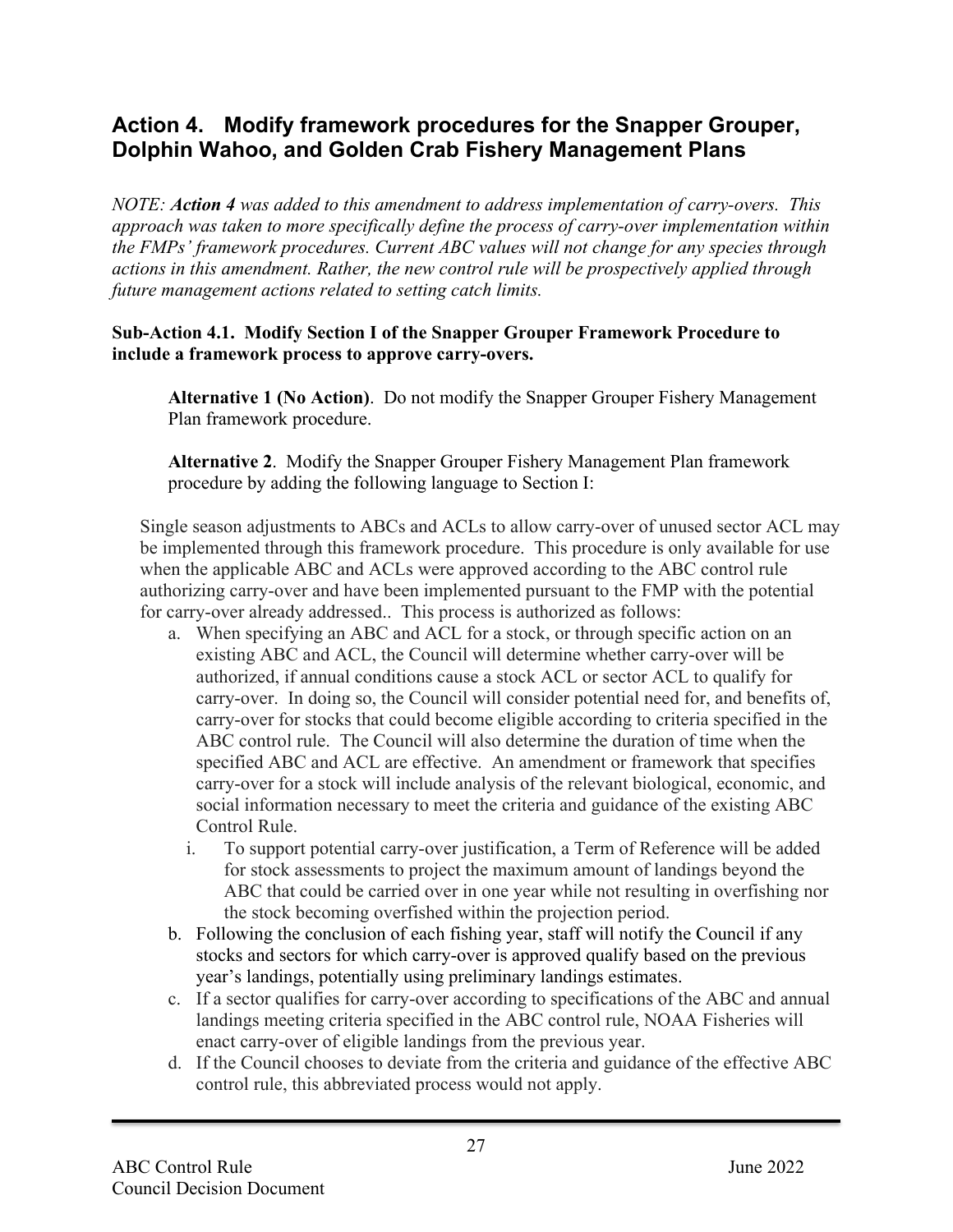#### **Sub-Action 4.2. Modify the Dolphin Wahoo Fishery Management Plan framework procedure to include a framework process to approve carry-overs.**

**Alternative 1 (No Action)**. Do not modify the Dolphin Wahoo Fishery Management Plan framework procedure.

**Alternative 2**. Modify the Dolphin Wahoo Fishery Management Plan framework procedure by adding the following language:

Single season adjustments to ABCs and ACLs to allow carry-over of unused sector ACL may be implemented through this framework procedure. This procedure is only available for use when the applicable ABC and ACLs were approved according to the ABC control rule authorizing carry-over and have been implemented pursuant to the FMP with the potential for carry-over already addressed.. This process is authorized as follows:

- a. When specifying an ABC and ACL for a stock, or through specific action on an existing ABC and ACL, the Council will determine whether carry-over will be authorized, if annual conditions cause a stock ACL or sector ACL to qualify for carry-over. In doing so, the Council will consider potential need for, and benefits of, carry-over for stocks that could become eligible according to criteria specified in the ABC control rule. The Council will also determine the duration of time when the specified ABC and ACL are effective. An amendment or framework that specifies carry-over for a stock will include analysis of the relevant biological, economic, and social information necessary to meet the criteria and guidance of the existing ABC Control Rule.
	- i. To support potential carry-over justification, a Term of Reference will be added for stock assessments to project the maximum amount of landings beyond the ABC that could be carried over in one year while not resulting in overfishing nor the stock becoming overfished within the projection period.
- b. Following the conclusion of each fishing year, staff will notify the Council if any stocks and sectors for which carry-over is approved qualify based on the previous year's landings, potentially using preliminary landings estimates.
- c. If a sector qualifies for carry-over according to specifications of the ABC and annual landings meeting criteria specified in the ABC control rule, NOAA Fisheries will enact carry-over of eligible landings from the previous year.
- d. If the Council chooses to deviate from the criteria and guidance of the effective ABC control rule, this abbreviated process would not apply.

#### **Sub-Action 4.3. Modify the Golden Crab Fishery Management Plan framework procedure to include a framework process to approve carry-overs.**

**Alternative 1 (No Action)**. Do not modify the Golden Crab Fishery Management Plan framework procedure.

**Alternative 2**. Modify the Golden Crab Fishery Management Plan framework procedure by adding the following language: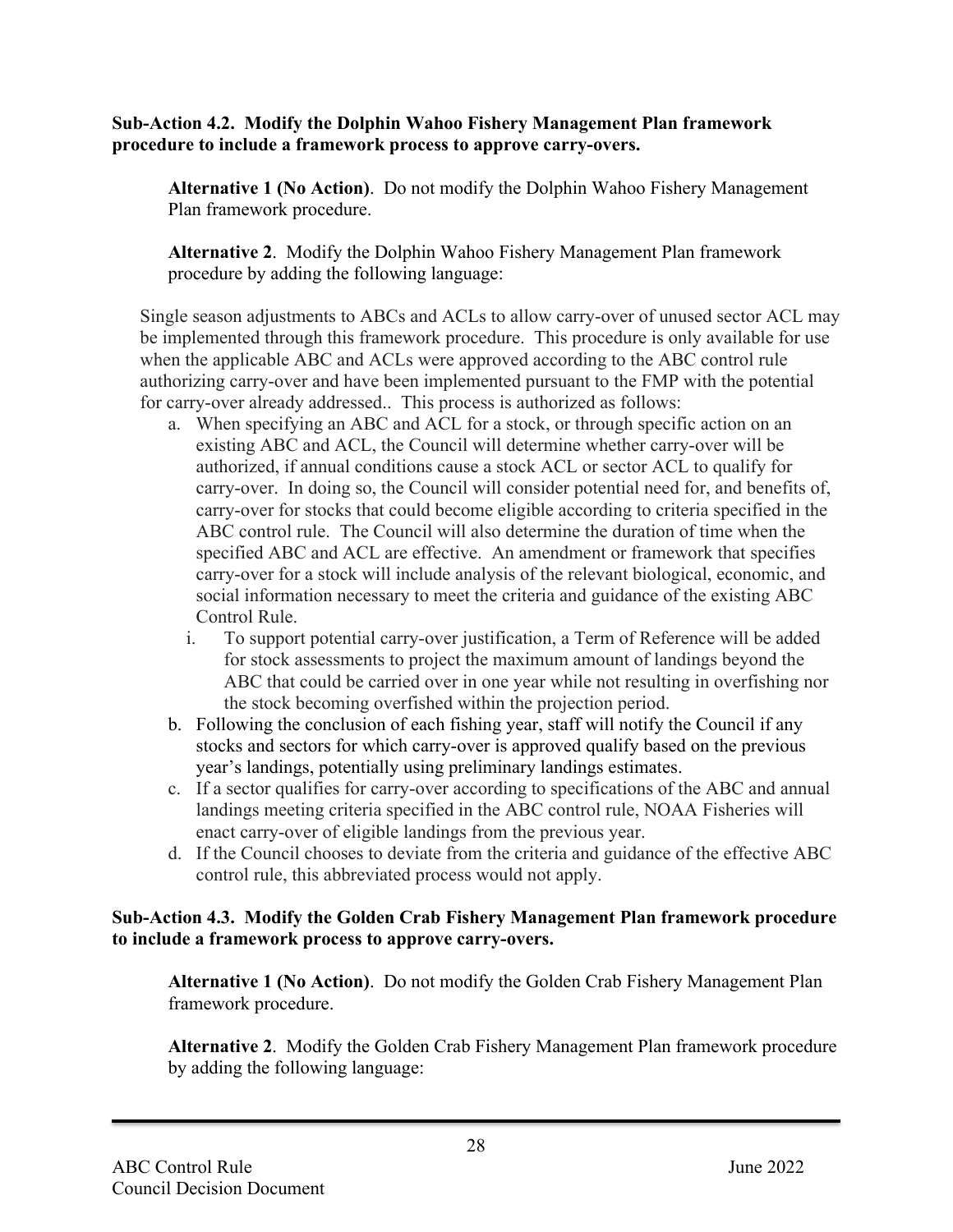Single season adjustments to ABCs and ACLs to allow carry-over of unused sector ACL may be implemented through this framework procedure. This procedure is only available for use when the applicable ABC and ACLs were approved according to the ABC control rule authorizing carry-over and have been implemented pursuant to the FMP with the potential for carry-over already addressed. This process is authorized as follows:

- a. When specifying an ABC and ACL for a stock, or through specific action on an existing ABC and ACL, the Council will determine whether carry-over will be authorized, if annual conditions cause a stock ACL or sector ACL to qualify for carry-over. In doing so, the Council will consider potential need for, and benefits of, carry-over for stocks that could become eligible according to criteria specified in the ABC control rule. The Council will also determine the duration of time when the specified ABC and ACL are effective. An amendment or framework that specifies carry-over for a stock will include analysis of the relevant biological, economic, and social information necessary to meet the criteria and guidance of the existing ABC Control Rule.
	- i. To support potential carry-over justification, a Term of Reference will be added for stock assessments to project the maximum amount of landings beyond the ABC that could be carried over in one year while not resulting in overfishing nor the stock becoming overfished within the projection period.
- b. Following the conclusion of each fishing year, staff will notify the Council if any stocks and sectors for which carry-over is approved qualify based on the previous year's landings, potentially using preliminary landings estimates.
- c. If a sector qualifies for carry-over according to specifications of the ABC and annual landings meeting criteria specified in the ABC control rule, NOAA Fisheries will enact carry-over of eligible landings from the previous year.
- d. If the Council chooses to deviate from the criteria and guidance of the effective ABC control rule, this abbreviated process would not apply.
- **Action 4** addresses the process by which catch limits would be temporarily adjusted to accommodate carry-over. This process would be incorporated into the framework procedures for each of the Snapper Grouper, Dolphin Wahoo, and Golden Crab FMPs.
- Under existing procedures, the Council could ask the SSC to consider recommending a temporary, higher ABC to accommodate carry-over. This approach is not particularly efficient, given the timing of Council and SSC meetings and the need to implement carryovers within a fishing year based on landings from the previous year.
- Under **Alternative 2** in **Sub-Actions 4.1-4.3**, single season adjustments to ABCs and ACLs to accommodate carry-overs would occur automatically for stocks for which: 1) the SSC has recommended be eligible for potential carry-over when recommending the ABC, 2) the Council has decided be eligible for potential carry-over when specifying the ABC and ACL, and 3) annual conditions have fulfilled criteria specified in Action 3.
	- o This procedure would not require additional public, SSC, or advisory panel comment, as comments relevant to the ABC being approved with potential for carry-over would be part of the development process for the amendment or framework in which the ABC and ACL are specified.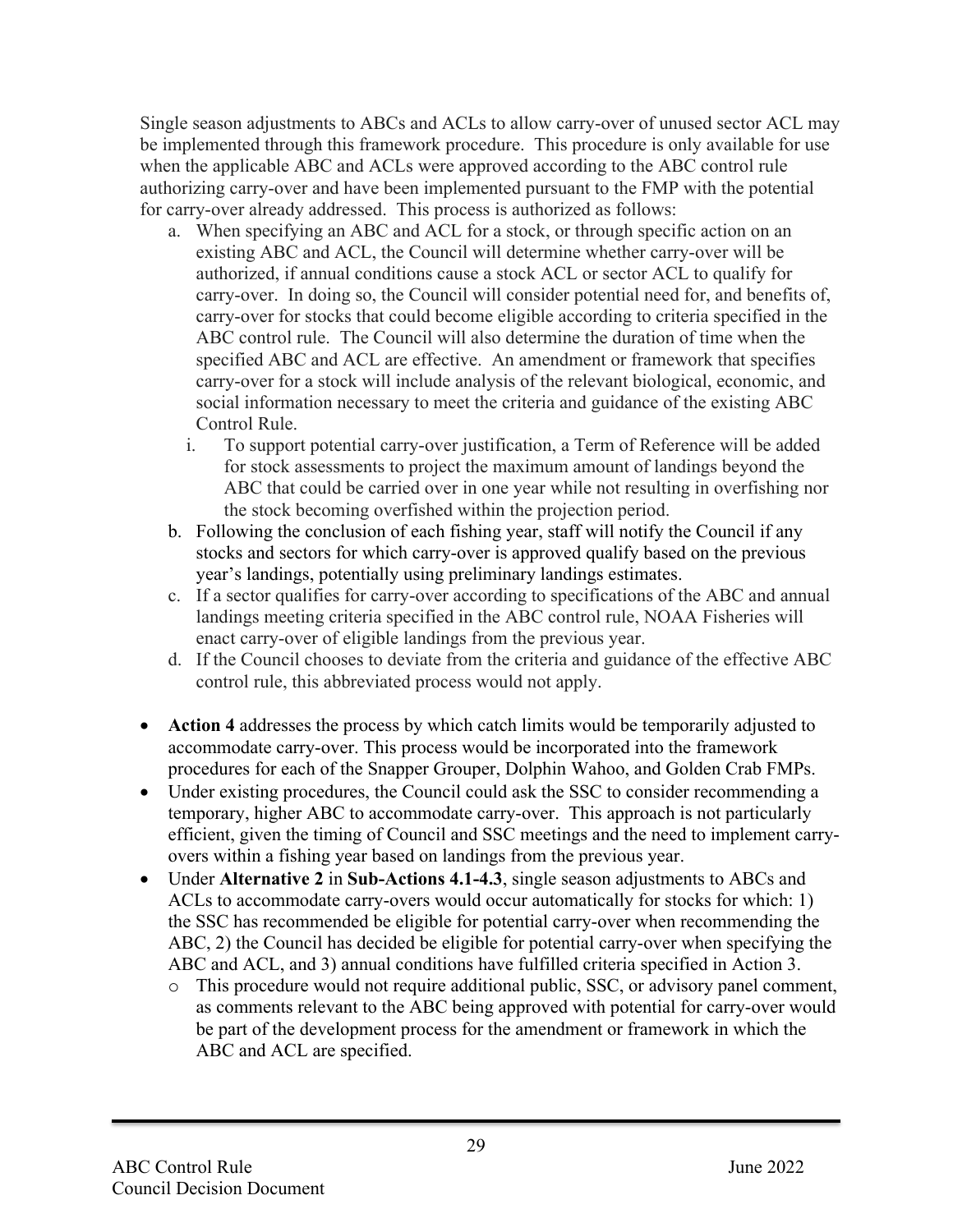## **Discussion**

**Action 4** addresses the process by which catch limits would be temporarily adjusted to accommodate carry-over. This process would be incorporated into the framework procedures for each of the Snapper Grouper, Dolphin Wahoo, and Golden Crab FMPs.

Under existing procedures, the Council could ask the SSC to consider recommending a temporary, higher ABC to accommodate carry-over. This approach is not particularly efficient, given the timing of Council and SSC meetings and the need to implement carry-overs within a fishing year based on landings from the previous year.

Under **Alternative 2** in **Sub-Actions 4.1-4.3**, single season adjustments to ABCs and ACLs to accommodate carry-overs would occur automatically for stocks for which: 1) the SSC has recommended be eligible for potential carry-over when recommending the ABC, 2) the Council has decided be eligible for potential carry-over when specifying the ABC and ACL, and 3) annual conditions have fulfilled criteria specified in Action 3.

This procedure would not require additional public, SSC, or advisory panel comment, as comments relevant to the ABC being approved with potential for carry-over would be part of the development process for the amendment or framework in which the ABC and ACL are specified.

## **Summary of Effects**

**Biological** 

• No biological effects on any species under the Snapper Grouper, Dolphin and Wahoo, and Golden Crab FMPs would be expected under **Alternative 2** in **Sub-Actions 4.1**, **4.2**, and **4.3**, when compared with **Alternative 1 (No Action)**, because this action (and subactions) does not impact the harvest levels of any species in any manner.

### Economic

- Modifying the framework procedure for the Snapper Grouper (**Sub-Action 4.1**), Dolphin Wahoo (**Sub-Action 4.2**), and Golden Crab (**Sub-Action 4.3**) FMPs would help implement the ability to carry-over unharvested ACL in a timelier manner.
- Under **Alternative 1 (No Action)** for each sub-action respectively, carry-over measures could still be implemented but these measures would need to go into place via a plan amendment rather than a framework amendment.
- Plan amendments typically take longer to put into place, thus increasing the time that the initial potential economic benefits from carry-over could occur.
- Additionally, there are often higher administrative costs from developing a framework amendment compared to a plan amendment.
- Therefore, **Alternative 2** for each sub-action, which would allow carry-over to be implemented via framework, would likely result in more timely economic benefits and fewer costs than **Alternative 1 (No Action)**.